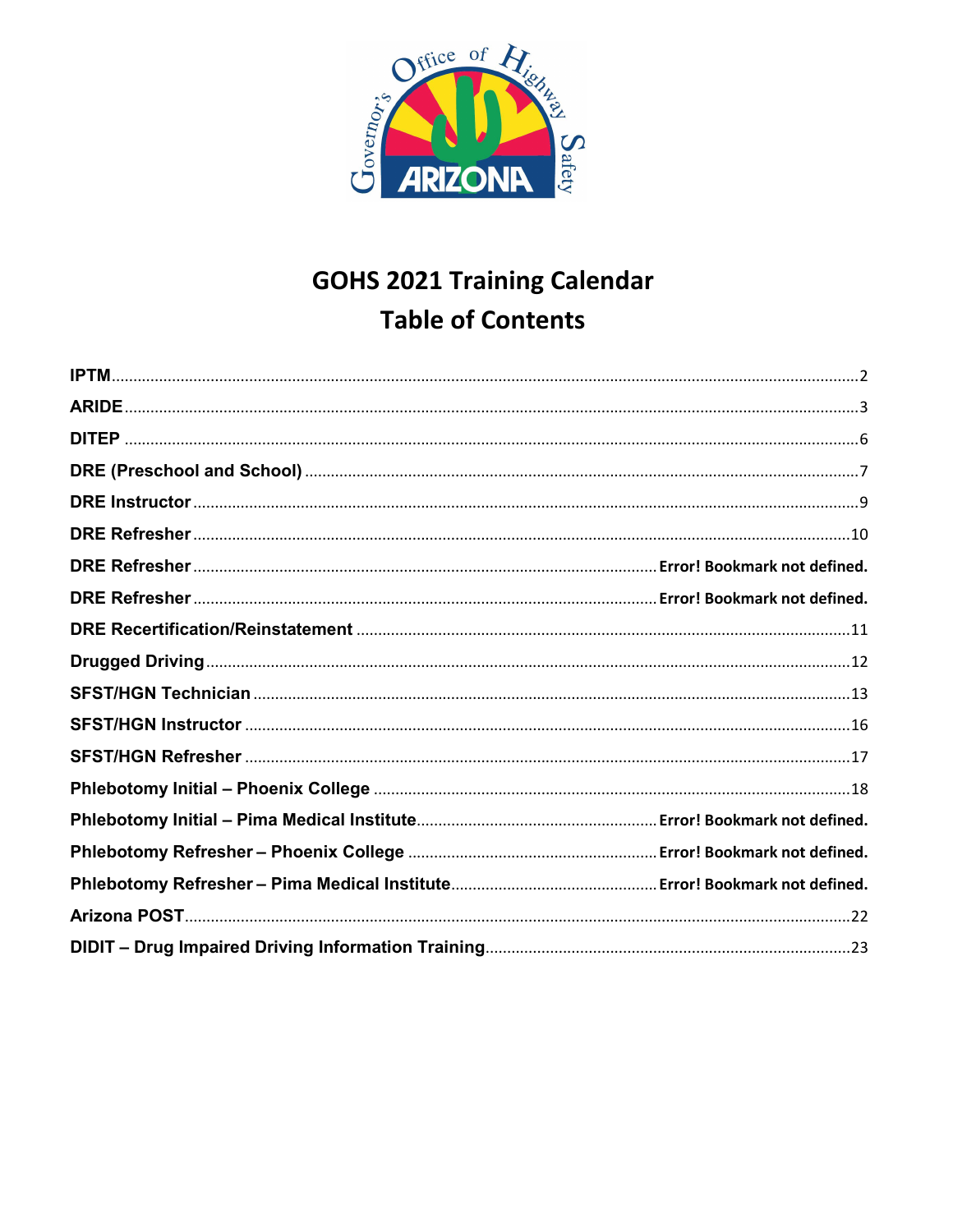# **GOHS 2021 Training Calendar Table of Contents**

## **Click the link to jump to a different class.**

| <b>ARIDE</b>                                                                                | DRE Preschool/School                              | <b>IPTM</b>              | Phlebotomy Refresher PIMA  |
|---------------------------------------------------------------------------------------------|---------------------------------------------------|--------------------------|----------------------------|
| <b>AZ POST</b>                                                                              | <b>DRE</b> Instructor                             | Phlebotomy Initial PHX   | <b>SFST/HGN Technician</b> |
| <b>DITEP</b>                                                                                | <b>DRE</b> Refresher                              | Phlebotomy Initial PIMA  | <b>SFST/HGN Instructor</b> |
|                                                                                             | Drugged Driving DRE Recertification/Reinstatement | Phlebotomy Refresher PHX | <b>SFST/HGN Refresher</b>  |
| <b>DIDIT Drug Impaired Driving Information Training</b><br><b>General Instructor School</b> |                                                   |                          |                            |

# <span id="page-1-0"></span>**IPTM Training Courses**

<span id="page-1-1"></span>

| NOTE: Applicants must be HGN Certified prior to attending ARIDE.                                                                                                                                                                                     |                                                                                                                |                                                                                                                                  |  |  |
|------------------------------------------------------------------------------------------------------------------------------------------------------------------------------------------------------------------------------------------------------|----------------------------------------------------------------------------------------------------------------|----------------------------------------------------------------------------------------------------------------------------------|--|--|
| <b>AT SCENE</b><br>10/25/2021 - 11/05/2021<br><b>ADVANCED</b><br>01/24/2022 - 02/04/2022<br><b>RECONSTRUCTION</b><br>02/28/2022 - 03/11/2022                                                                                                         | Pima County Office of<br><b>Emergency Management</b><br>3434 East 22 <sup>nd</sup> Street<br>Tucson, AZ 85713  | Preference will be given to students<br>that will take all 3 classes<br><b>Courtney Nicholson:</b><br>cnicholson@orovalleyaz.gov |  |  |
| 7/18-7/29. 2022<br><b>Traffic Homicide</b><br>8/15-8/26, 2022<br><b>Advanced Crash</b><br>Reconstruction<br>9/12-23, 2022<br><b>Traffic Crash</b><br><b>Reconstruction 1</b><br>10/17-10/21, 2022<br><b>Traffic Crash</b><br><b>Reconstruction 2</b> | <b>Scottsdale Police Department</b><br><b>Hontz Training Facility</b><br>911 N Stadem Drive<br>Tempe, AZ 85281 | Ken Strohmeyer:<br>kstrohmeyer@scottsdaleaz.gov                                                                                  |  |  |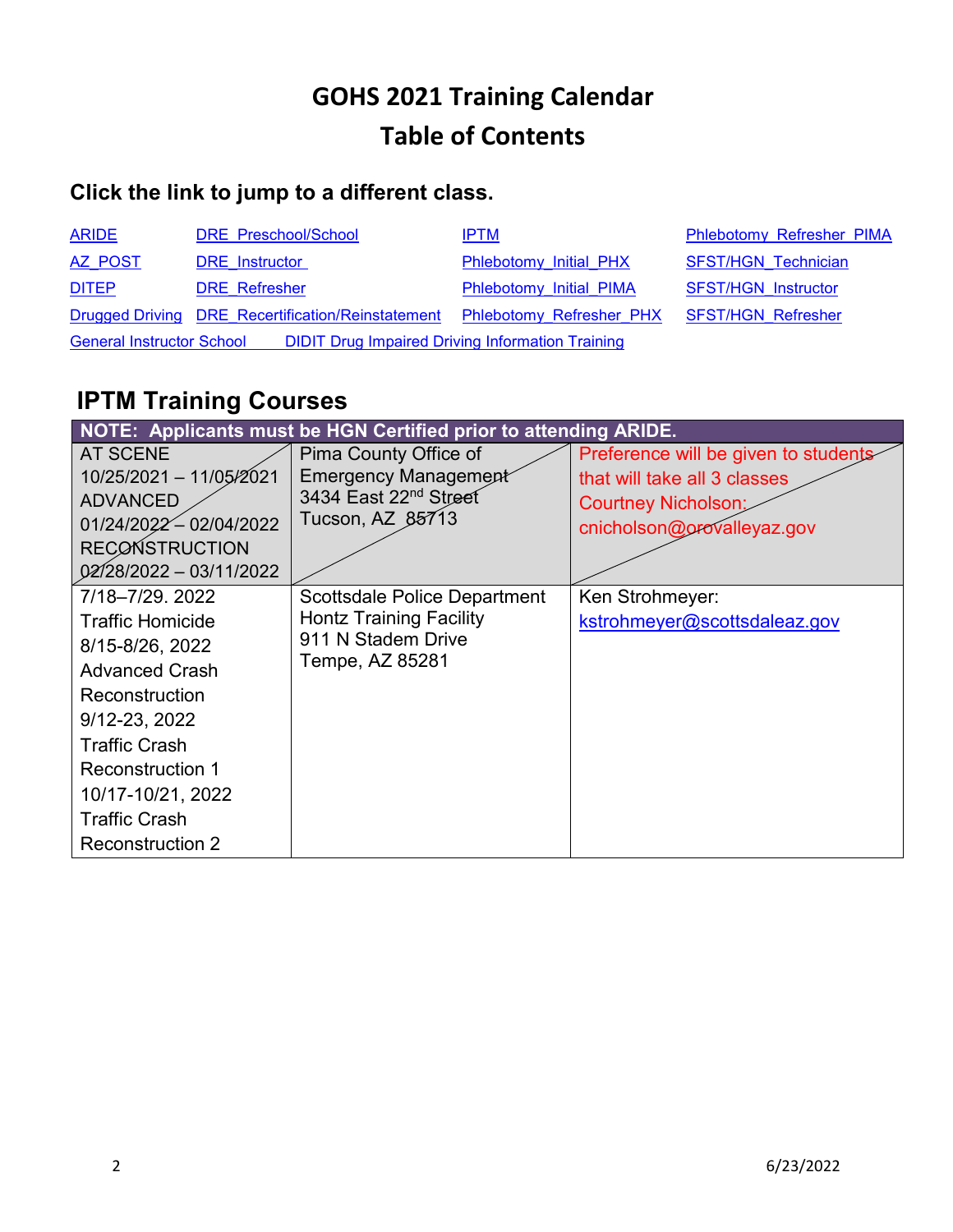| <b>ARIDE</b>                                                                                | DRE Preschool/School                              | <b>IPTM</b>              | Phlebotomy Refresher PIMA  |
|---------------------------------------------------------------------------------------------|---------------------------------------------------|--------------------------|----------------------------|
| AZ POST                                                                                     | <b>DRE</b> Instructor                             | Phlebotomy Initial PHX   | <b>SFST/HGN Technician</b> |
| <b>DITEP</b>                                                                                | <b>DRE</b> Refresher                              | Phlebotomy Initial PIMA  | <b>SFST/HGN Instructor</b> |
|                                                                                             | Drugged Driving DRE Recertification/Reinstatement | Phlebotomy Refresher PHX | <b>SFST/HGN Refresher</b>  |
| <b>DIDIT Drug Impaired Driving Information Training</b><br><b>General Instructor School</b> |                                                   |                          |                            |

# <span id="page-2-0"></span>**ARIDE Training Courses**

| NOTE: Applicants must be HGN Certified prior to attending ARIDE. |                                                                                   |                                                              |  |
|------------------------------------------------------------------|-----------------------------------------------------------------------------------|--------------------------------------------------------------|--|
| January 5-6, 2022                                                | <b>Bullhead City Police Dept</b><br>1255 Marina Blvd.<br>Bullhead City, AZ 86442  | Tom Humphrey:<br>thumphrey@azdps.gov                         |  |
| February 16-17, 2022<br>1000-1800 hrs<br><b>CANCELLED</b>        | Camp Navajo<br>1 Hughes Avenue, Bldg 8<br>Bellemont, AZ 86015                     | Tom Humphrey:<br>thumphrey@azdps.gov                         |  |
| February 17-18, 2022                                             | <b>Eloy Police Department</b><br>630 N. Main Street<br>Eloy, AZ 85131             | Calvina Singleton:<br>csingleton@eloyaz.gov                  |  |
| February 24-25, 2022<br>$8$ am $-5$ pm                           | Greenlee County Sheriffs Office<br>824 South Coronado Blvd.<br>Clifton, AZ        | <b>Charles Schmidlin:</b><br>cschmidlin@azgohs.gov           |  |
| March 2-3, 2022<br>1000-1800 hrs                                 | Navajo County Sheriff's Office<br>137 W. Arizona Street<br>Holbrook, AZ 86025     | <b>Brandon Clark:</b><br>bclark@showlowaz.gov                |  |
| March 21-22, 2022                                                | <b>Phoenix Police Department</b><br>302 E. Union Hills Drive<br>Phoenix, AZ 85024 | Kemp Layden:<br>Kemp.layden@phoenix.gov                      |  |
| April 11-12, 2022<br>08:00 to 17:00                              | <b>Tucson Police Department</b><br>1310 W. Miracle Mile<br>Tucson, AZ 85701       | Jerry Knepper:<br>jknepper@azgohs.gov                        |  |
| April 12-13, 2022                                                | <b>Bullhead City Police</b><br>1255 Marina Blvd<br>Bullhead City, AZ              | Eddie Espinoza:<br>eespinoza@bullheadeityaz.gov              |  |
| April 18-19, 2022<br>0900-1800 hrs                               | <b>Gilbert Police Department</b><br>6860 S. Power Road<br>Gilbert, Arizona 85295  | Andrew Templeton:<br>Andrew.templeton@gilbertaz.gov          |  |
| May 11-12, 2022<br>1000-1800 hrs                                 | Arizona DPS - Prescott<br>1111 Commerce Drive<br>Prescott, AZ 86305               | Tom Humphrey:<br>thumphrey@azdps.gov                         |  |
| MAY 16-17, 2022<br><b>CANCELLED</b>                              | Chandler Police Department<br>3550 S. Dobson Road<br>Chandler AZ 85248            | <b>Eddie Cuthbertson</b><br>Eddie.cuthbertson@chandleraz.gov |  |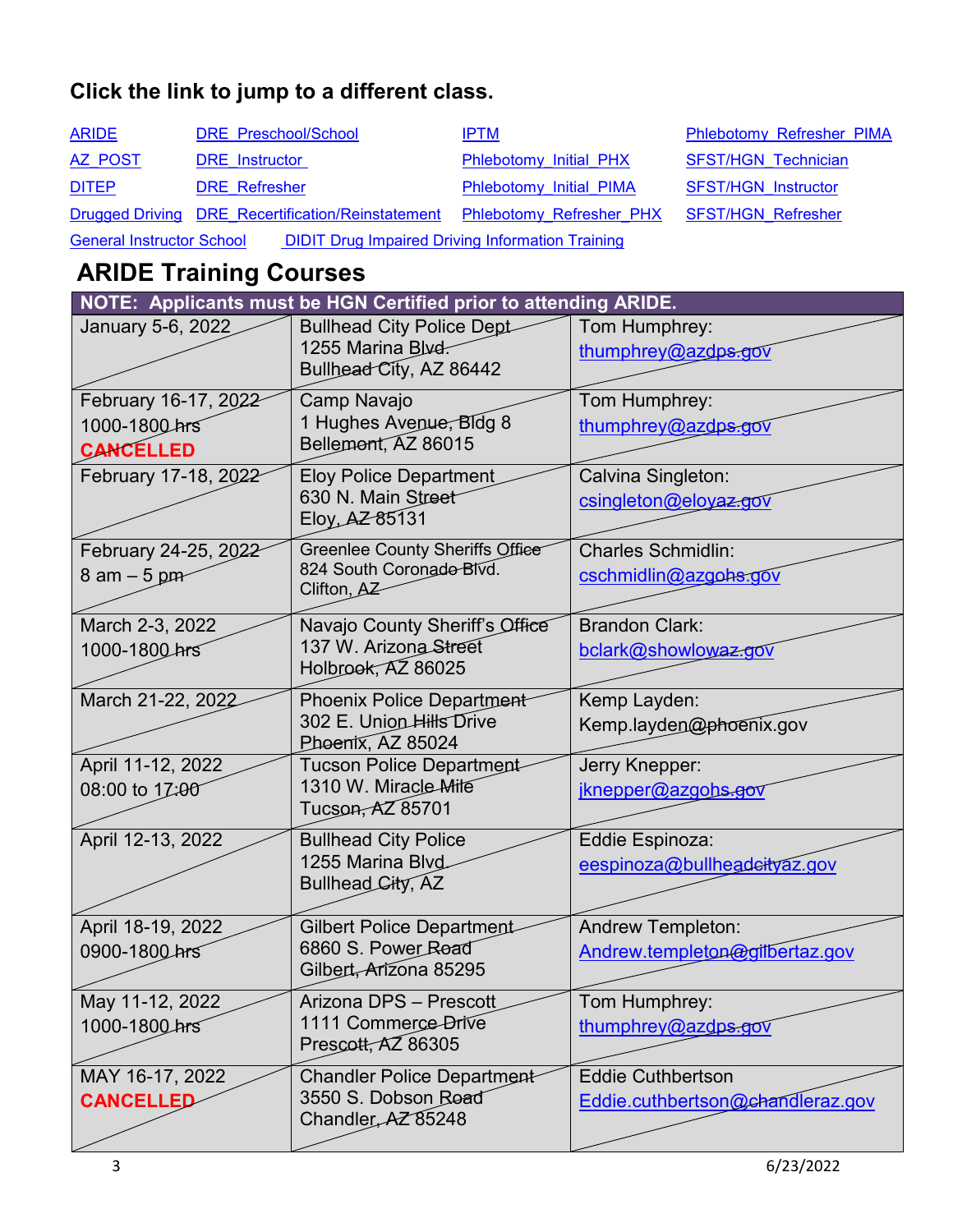# **ARIDE Training Courses CONTINUED**

|                                      | NOTE: Applicants must be HGN Certified prior to attending ARIDE.                  |                                                            |
|--------------------------------------|-----------------------------------------------------------------------------------|------------------------------------------------------------|
| May 19-20, 2022                      | Greenlee County Sheriff's Off<br>824 S. Coronado Blvd<br>Clifton, AZ 85533        | <b>Chuck Schmidlin:</b><br>Charles.schmidlin@pinal.gov     |
| June 6-7, 2022                       | Sierra Vista Police Department<br>911 Coronado Drive<br>Sierra Vista, AZ 85036    | Paul Youman:<br>paul.youman@sierravistaaz.gov              |
| June 20-21, 2022                     | Kingman Police Department<br>2730 E. Andy Devine Avenue<br>Kingman, AZ            | Dan Spivey:<br>dspivey@azdot.gov                           |
| June 22-23, 2022                     | <b>Bullhead City Police</b><br>1255 Marina Blvd.<br><b>Bullhead City, AZ</b>      | Eddie Espinoza:<br>eespinoza@bullheadcityaz.gov            |
| June 16-17, 2022                     | <b>Mesa Police Department</b><br>3260 North 40th Street<br>Mesa, Arizona          | George Chwe:<br>gchwe@azgohs.gov                           |
| June 30 - July 1, 2022               | <b>Phoenix Police Department</b><br>302 E. Union Hills Drive<br>Phoenix, AZ 85024 | Kemp Layden:<br>Kemp.layden@phoenix.gov                    |
| July 13-14, 2022                     | <b>Gilbert Police Department</b><br>6860 S. Power Road<br>Gilbert, AZ 85295       | <b>Andrew Templeton:</b><br>Andrew.templeton@gilbertaz.gov |
| August 3-4, 2022<br>1000-1800 hrs    | Camp Verde Marshal's Office<br>130 Black Bridge Loop Road<br>Camp Verde           | Tom Humphrey:<br>thumphrey@azdps.gov                       |
| August 15-16, 2022<br>08:00 to 17:00 | <b>Tucson Police Department</b><br>1310 W. Miracle Mile<br>Tucson, AZ 85701       | Jerry Knepper:<br>jknepper@azgohs.gov                      |
| August 17-18, 2022                   | Kingman Police Department<br>2730 East Andy Devine Ave<br>Kingman, Arizona        | Dan Spivey:<br>dspivey@azdot.gov                           |
| August 29-30, 2022                   | Santa Cruz County Sheriffs Off<br>2170 North Congress Drive<br>Nogales, Arizona   | Ron Davis:<br>rdavis@santacruzcountyaz.gov                 |
| August 31 - Sept 1,<br>2022          | Santa Cruz County Sheriffs Off<br>2170 North Congress Drive<br>Nogales, Arizona   | Ron Davis:<br>rdavis@santacruzcountyaz.gov                 |
| September 21-22, 2022<br>0900-1800   | <b>Show Low Police Department</b><br>411 Deuce of Clubs<br>Show Low, AZ 85901     | <b>Brandon Clark:</b><br>bclark@showlowaz.gov              |
| October 3-4, 2022<br>0900-1800 hours | <b>Gilbert Police Department</b><br>6860 S. Power Road<br>Gilbert, Arizona 85295  | <b>Andrew Templeton:</b><br>Andrew.templeton@gilbertaz.gov |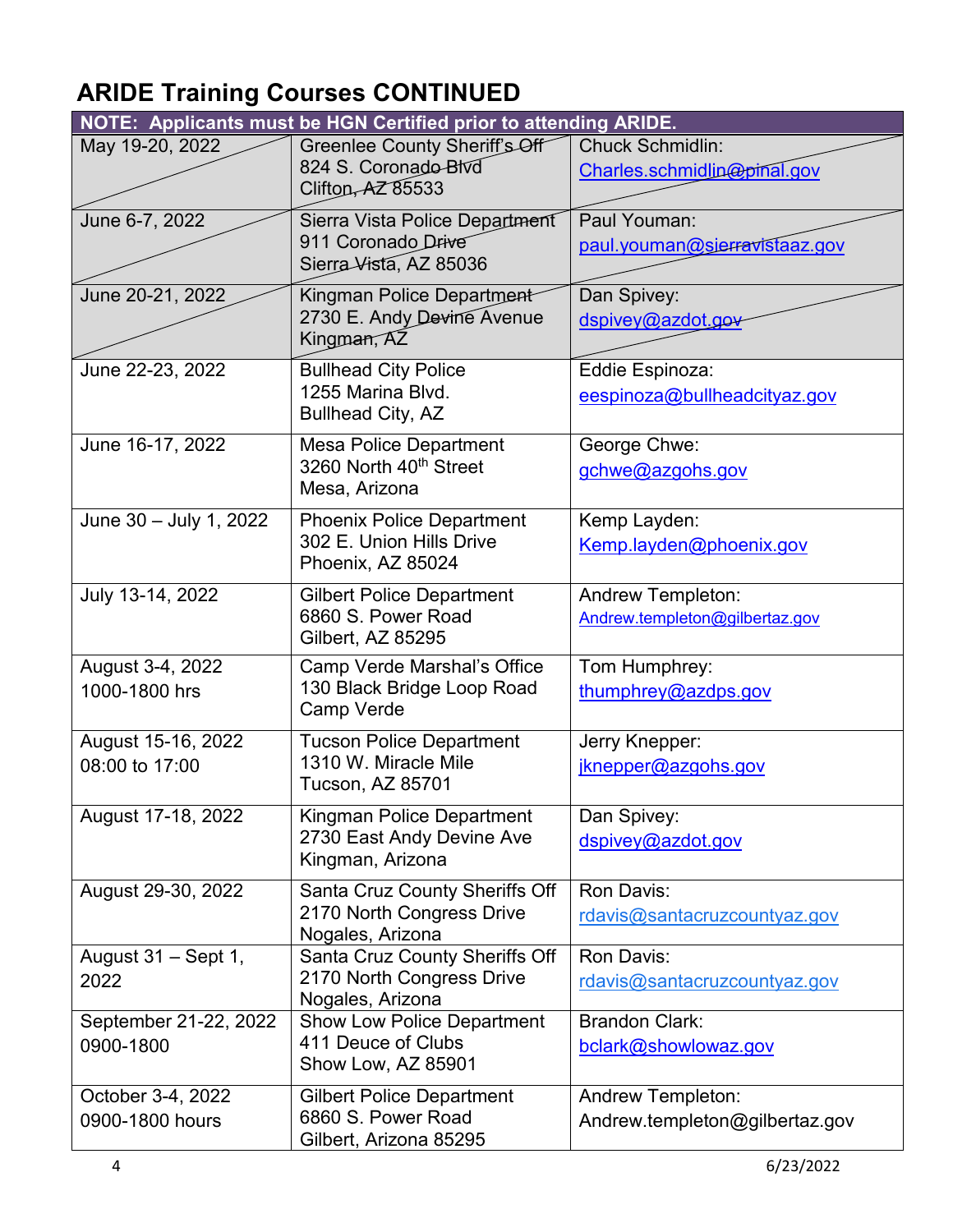# **ARIDE Training Courses CONTINUED**

| NOTE: Applicants must be HGN Certified prior to attending ARIDE. |                                                |                     |  |
|------------------------------------------------------------------|------------------------------------------------|---------------------|--|
| October 4-5, 2022                                                | Camp Navajo                                    | Tom Humphrey:       |  |
| 1000-1800 hrs                                                    | 1 Hughes Avenue, Bldg 8<br>Bellemont, AZ 86015 | thumphrey@azdps.gov |  |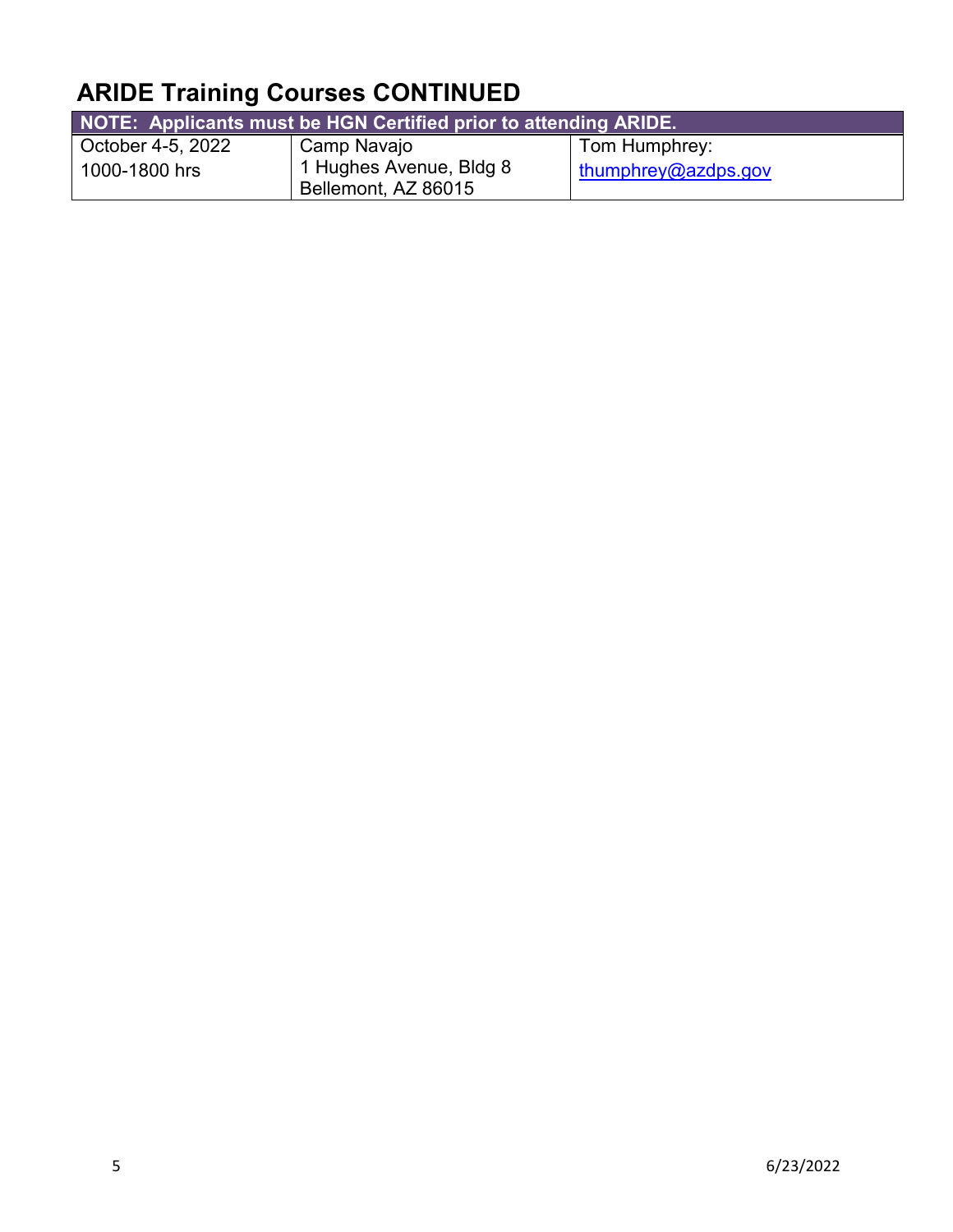| <b>ARIDE</b>                                                                                | DRE Preschool/School                              | <b>IPTM</b>                                 | <b>Phlebotomy Refresher PIMA</b> |
|---------------------------------------------------------------------------------------------|---------------------------------------------------|---------------------------------------------|----------------------------------|
| AZ POST                                                                                     | <b>DRE</b> Instructor                             | Phlebotomy Initial PHX                      | <b>SFST/HGN Technician</b>       |
| <b>DITEP</b>                                                                                | <b>DRE</b> Refresher                              | Phlebotomy Initial PIMA                     | <b>SFST/HGN Instructor</b>       |
|                                                                                             | Drugged Driving DRE Recertification/Reinstatement | Phlebotomy Refresher PHX SFST/HGN Refresher |                                  |
| <b>DIDIT Drug Impaired Driving Information Training</b><br><b>General Instructor School</b> |                                                   |                                             |                                  |

## <span id="page-5-0"></span>**DITEP Training Courses (Drug Impairment Training for Educational Professionals)**

| February 4 & 11, 2022<br>0800-1700 hrs  | <b>Show Low Unified School District</b><br>411 Deuce of Clubs<br>Show Low, AZ 85901 | <b>Brandon Clark:</b><br>bclark@showlowaz.gov       |
|-----------------------------------------|-------------------------------------------------------------------------------------|-----------------------------------------------------|
| March 11 & 18, 2022<br><b>CANCELLED</b> | $Eloy - TBD$                                                                        | Calvina Singleton:<br>csingleton@eleyaz.gov         |
| July 27-28, 2022                        | 7651 North Olfather Road<br><b>Tucson, AZ 85741</b>                                 | John Flanagan:<br>John.flanaganlll@sheriff.pima.gov |
|                                         |                                                                                     |                                                     |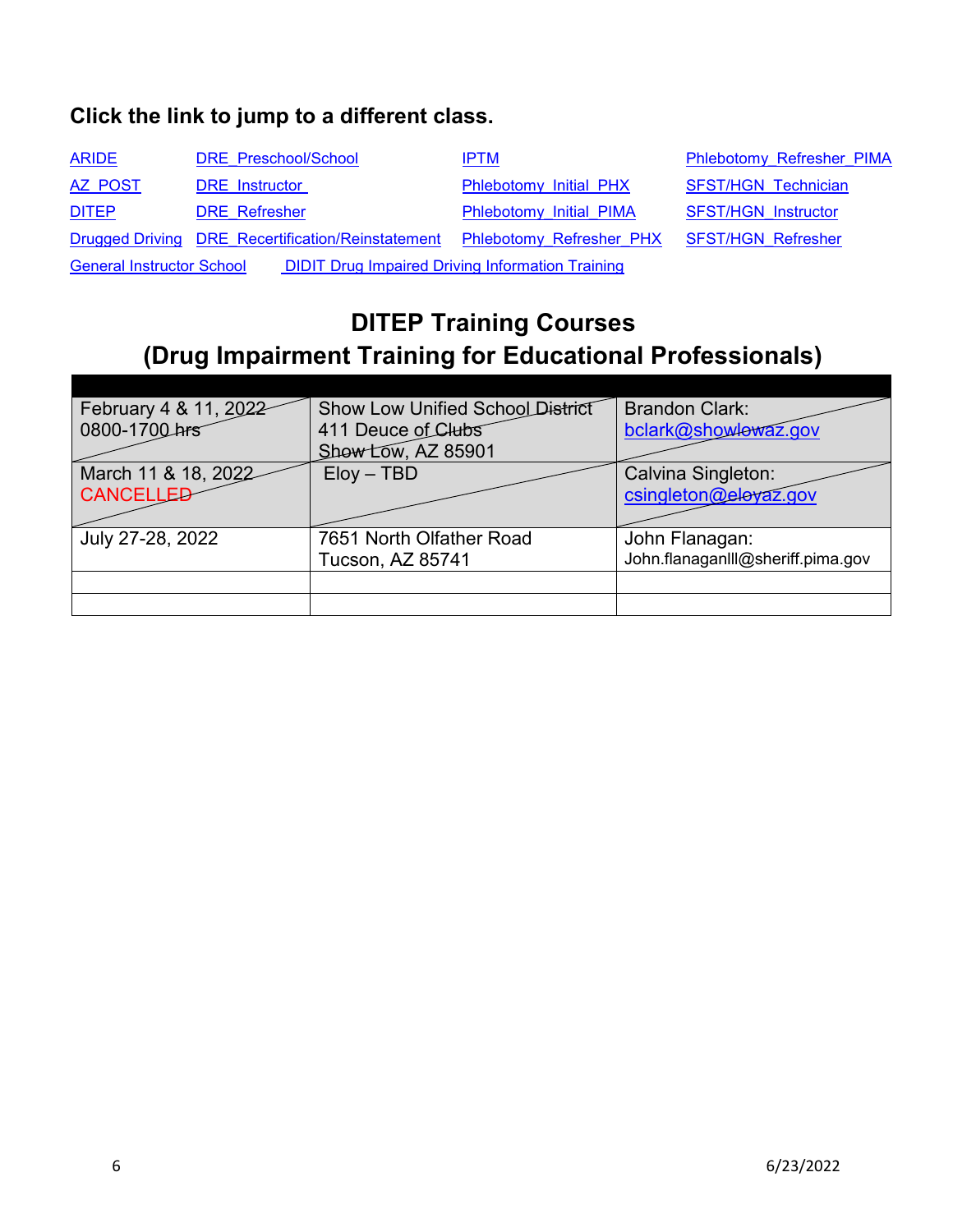| <b>ARIDE</b>                     | DRE Preschool/School                                    | <b>IPTM</b>                                 | Phlebotomy Refresher PIMA  |
|----------------------------------|---------------------------------------------------------|---------------------------------------------|----------------------------|
| AZ POST                          | <b>DRE</b> Instructor                                   | Phlebotomy Initial PHX                      | <b>SFST/HGN Technician</b> |
| <b>DITEP</b>                     | <b>DRE</b> Refresher                                    | Phlebotomy Initial PIMA                     | <b>SFST/HGN Instructor</b> |
|                                  | Drugged Driving DRE Recertification/Reinstatement       | Phlebotomy Refresher PHX SFST/HGN Refresher |                            |
| <b>General Instructor School</b> | <b>DIDIT Drug Impaired Driving Information Training</b> |                                             |                            |

## <span id="page-6-0"></span>**DRE Training Courses (Drug Recognition Expert) DRE (Preschool and School)**

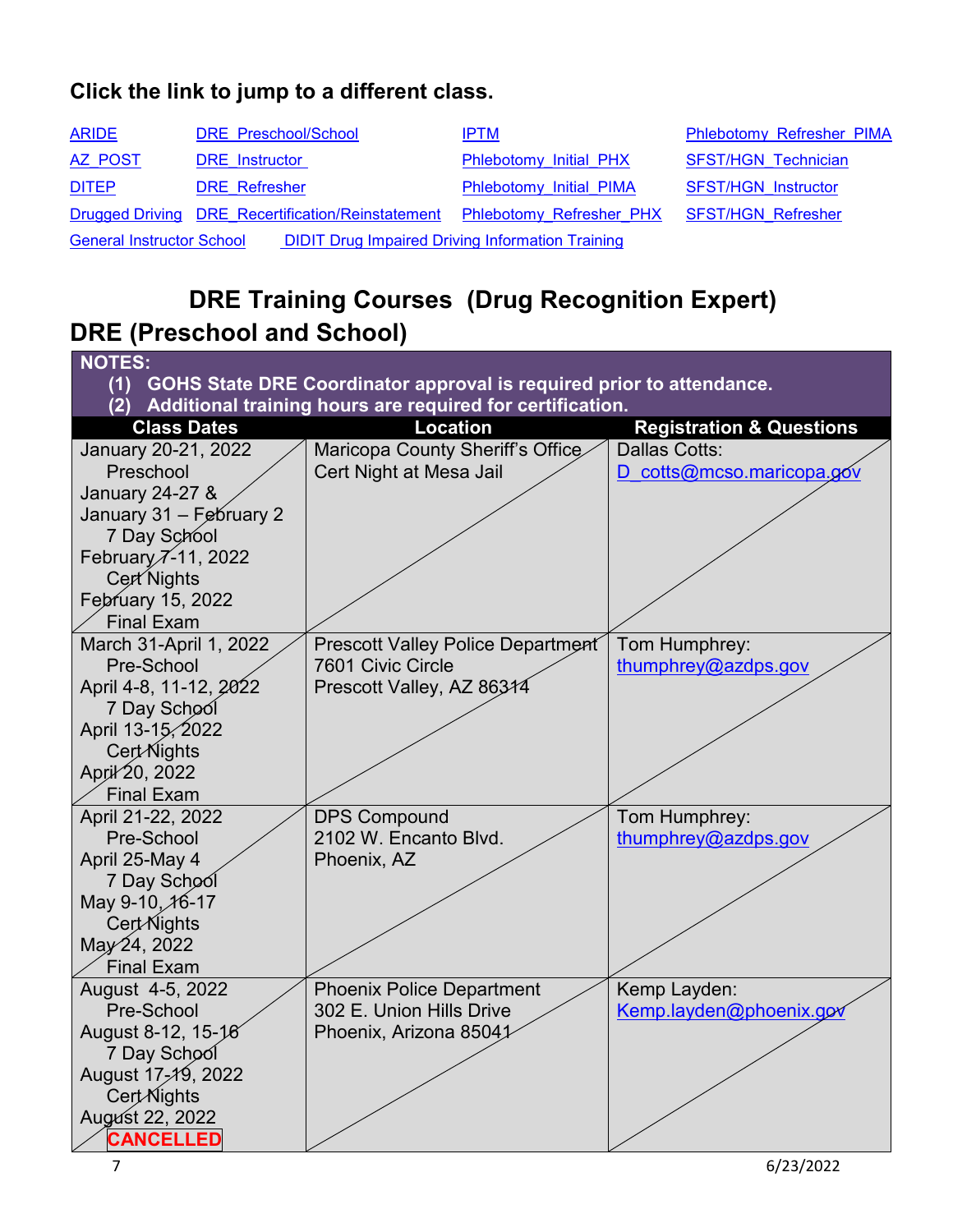## **DRE Training Courses (Drug Recognition Expert) DRE (Preschool and School) CONTINUED**

| September 1-2, 2022<br>Preschool<br>September 5-9, 12-13, 2022<br>School<br>September 14-16, 2022<br><b>Cert Nights</b><br>September 20, 2022<br><b>Final Exam</b>       | <b>Show Low Police Department</b><br>411 Deuce of Clubs<br>Show Low, Arizona 85901 | Tom Humphrey:<br>thumphrey@azdps.gov                                               |
|--------------------------------------------------------------------------------------------------------------------------------------------------------------------------|------------------------------------------------------------------------------------|------------------------------------------------------------------------------------|
| September 1-2, 2022<br>Preschool<br>September 5-9, 12-13, 2022<br>School<br>September 14-16, 2022<br><b>Cert Nights</b><br>September 20, 2022<br><b>Final Exam</b>       | <b>Show Low Police Department</b><br>411 Deuce of Clubs<br>Show Low, Arizona 85901 | Tom Humphrey:<br>thumphrey@azdps.gov<br>Dallas Cotts:<br>d cotts@mcso.maricopa.gov |
| September 15-16, 2022<br>Pre-School<br>September 19-28, 2022<br>7 Day School<br>Sept 29, Oct 6-7, 2022<br><b>Cert Nights</b><br>October 17, 2022<br><b>Final Exam</b>    | <b>Tucson Police Department</b><br>1310 W. Miracle Mile<br>Tucson, AZ 85701        | Jerry Knepper:<br>jknepper@azgohs.gov                                              |
| October 20-21, 2022<br>Preschool<br>October 25-28, 31 & Nov<br>1-2, 2022<br>School<br>November 3-9, 2022<br><b>Cert Nights</b><br>November 14, 2022<br><b>Final Exam</b> | <b>Gilbert Police Department</b><br>75 E. Civic Center Drive<br>Gilbert, AZ        | George Chwe:<br>gchwe@azgohs.gov                                                   |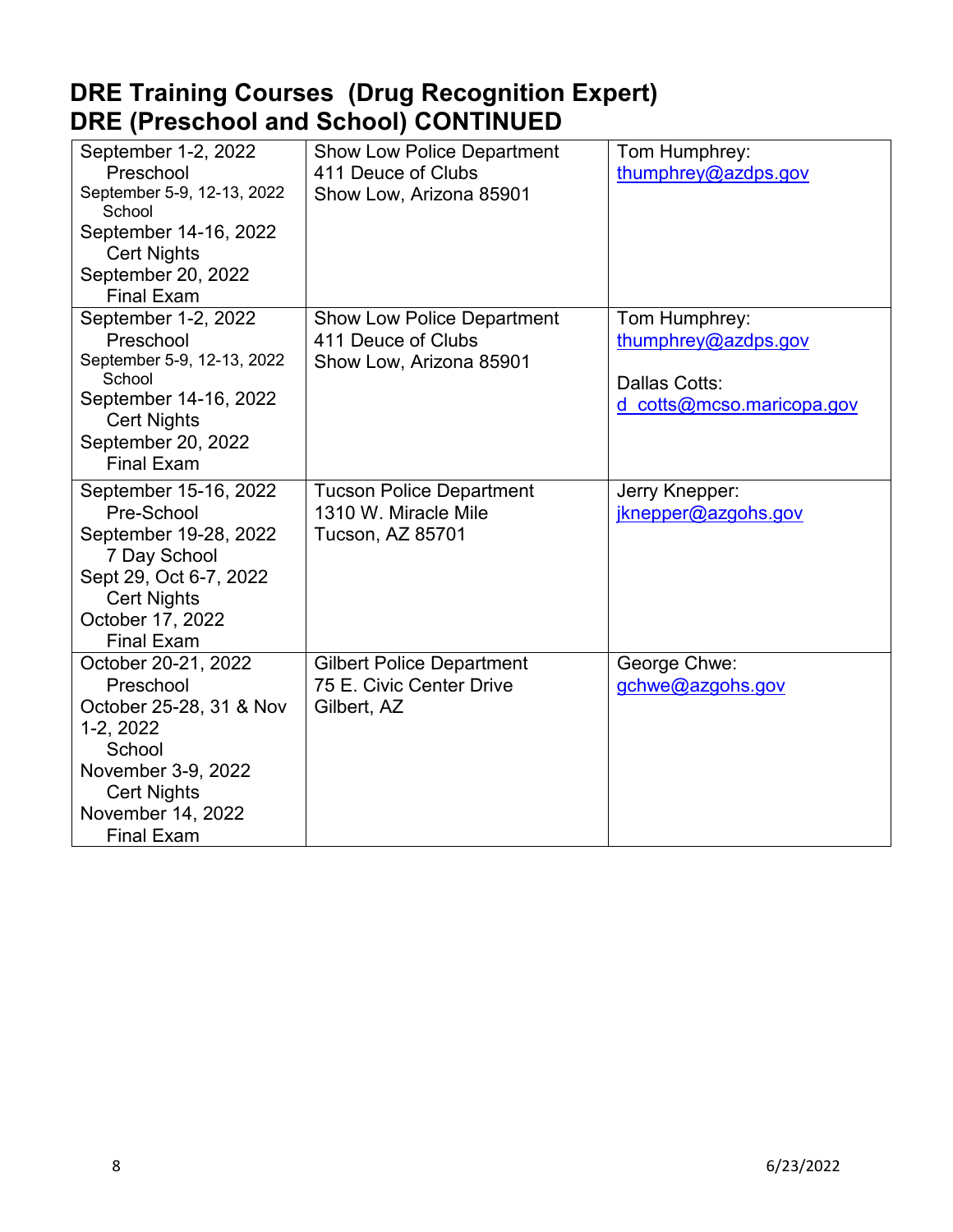| <b>ARIDE</b>                                                                                | DRE Preschool/School                              | <b>IPTM</b>                     | <b>Phlebotomy Refresher PIMA</b> |
|---------------------------------------------------------------------------------------------|---------------------------------------------------|---------------------------------|----------------------------------|
| AZ POST                                                                                     | <b>DRE</b> Instructor                             | Phlebotomy Initial PHX          | <b>SFST/HGN Technician</b>       |
| <b>DITEP</b>                                                                                | <b>DRE</b> Refresher                              | Phlebotomy Initial PIMA         | <b>SFST/HGN Instructor</b>       |
|                                                                                             | Drugged Driving DRE Recertification/Reinstatement | <b>Phlebotomy Refresher PHX</b> | <b>SFST/HGN Refresher</b>        |
| <b>DIDIT Drug Impaired Driving Information Training</b><br><b>General Instructor School</b> |                                                   |                                 |                                  |

## <span id="page-8-0"></span>**DRE Instructor Courses**

| <b>NOTES:</b><br>GOHS State DRE Coordinator approval is required prior to attendance.<br>(1)<br>Additional training hours are required for certification. |                                  |                                     |  |
|-----------------------------------------------------------------------------------------------------------------------------------------------------------|----------------------------------|-------------------------------------|--|
| <b>Class Dates</b>                                                                                                                                        | Location                         | <b>Registration &amp; Questions</b> |  |
| March 8-9, 2022                                                                                                                                           | Camp Verde Marshal's Office      | Tom Humphrey:                       |  |
| 1000-1800 hrs                                                                                                                                             | 646 S. 1st Street-               | thumphrey@azdps.gov                 |  |
|                                                                                                                                                           | Camp Verde, AZ 86322             |                                     |  |
| July 28-29, 2022                                                                                                                                          | <b>Gilbert Police Department</b> | George Chwe:                        |  |
|                                                                                                                                                           | 6866 S. Power Road               | gchwe@azgohs.gov                    |  |
|                                                                                                                                                           | Gilbert, AZ 85297                |                                     |  |
|                                                                                                                                                           |                                  |                                     |  |
|                                                                                                                                                           |                                  |                                     |  |
|                                                                                                                                                           |                                  |                                     |  |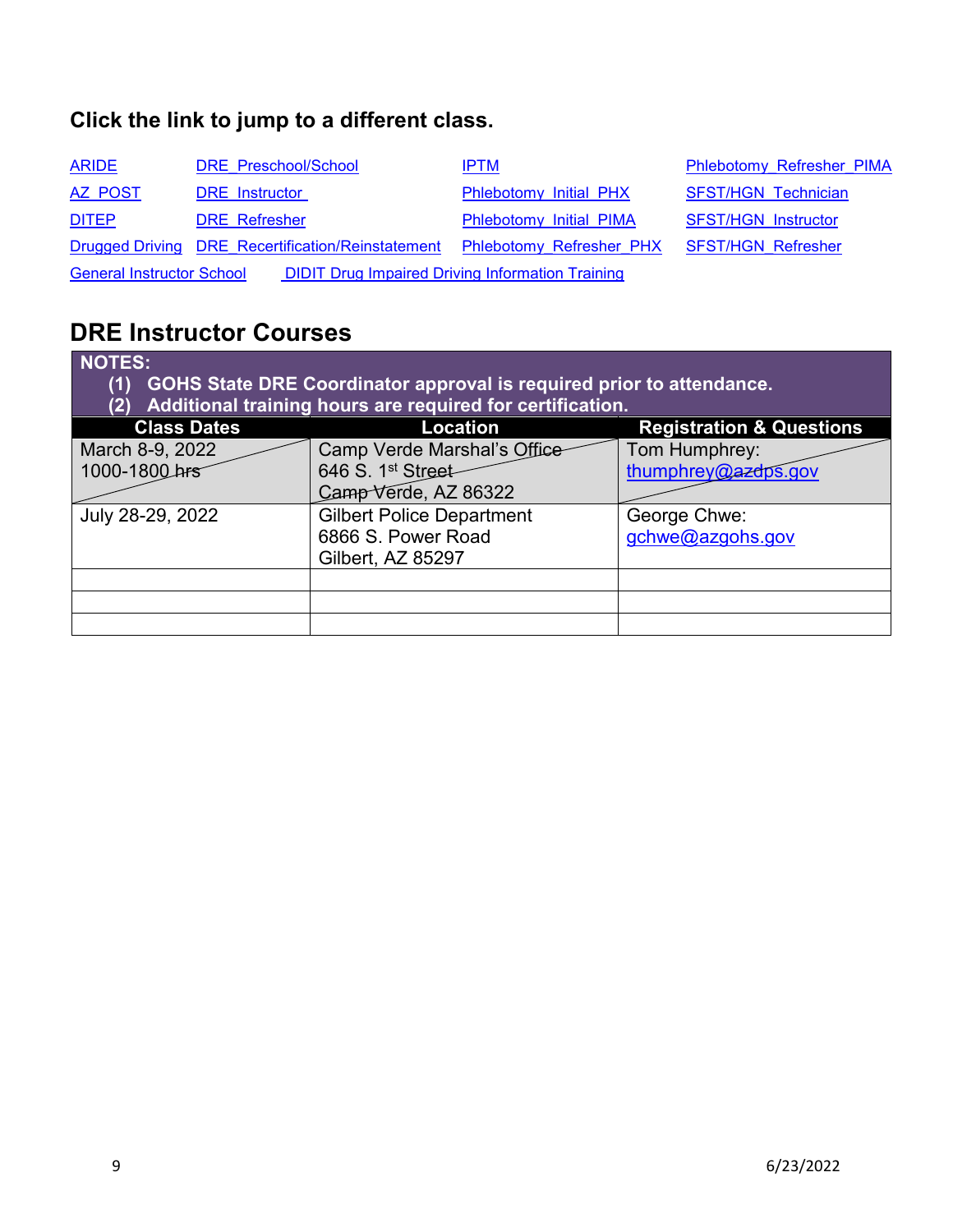| <b>ARIDE</b>                     | DRE Preschool/School                                    | <b>IPTM</b>                                 | <b>Phlebotomy Refresher PIMA</b> |
|----------------------------------|---------------------------------------------------------|---------------------------------------------|----------------------------------|
| AZ POST                          | <b>DRE</b> Instructor                                   | Phlebotomy Initial PHX                      | <b>SFST/HGN Technician</b>       |
| <b>DITEP</b>                     | <b>DRE</b> Refresher                                    | Phlebotomy Initial PIMA                     | <b>SFST/HGN Instructor</b>       |
|                                  | Drugged Driving DRE Recertification/Reinstatement       | Phlebotomy Refresher PHX SFST/HGN Refresher |                                  |
| <b>General Instructor School</b> | <b>DIDIT Drug Impaired Driving Information Training</b> |                                             |                                  |

# <span id="page-9-0"></span>**DRE Refresher/In-service Classroom Training**

| NOTE: Attendance at this training MUST be pre-approved by GOHS State DRE<br><b>Coordinators.</b> |                                   |                                     |  |
|--------------------------------------------------------------------------------------------------|-----------------------------------|-------------------------------------|--|
| <b>Class Dates</b>                                                                               | Location                          | <b>Registration &amp; Questions</b> |  |
| September 1, 2022,                                                                               | <b>Pima County Sheriff's Dept</b> | Douglas Mosman:                     |  |
| 0800-1600                                                                                        | 1750 E. Benson Highway            | Douglas.mossman@sheriff.pima.gov    |  |
|                                                                                                  | Tucson, AZ                        |                                     |  |
|                                                                                                  |                                   |                                     |  |
|                                                                                                  |                                   |                                     |  |
|                                                                                                  |                                   |                                     |  |
|                                                                                                  |                                   |                                     |  |
|                                                                                                  |                                   |                                     |  |
|                                                                                                  |                                   |                                     |  |
|                                                                                                  |                                   |                                     |  |
|                                                                                                  |                                   |                                     |  |
|                                                                                                  |                                   |                                     |  |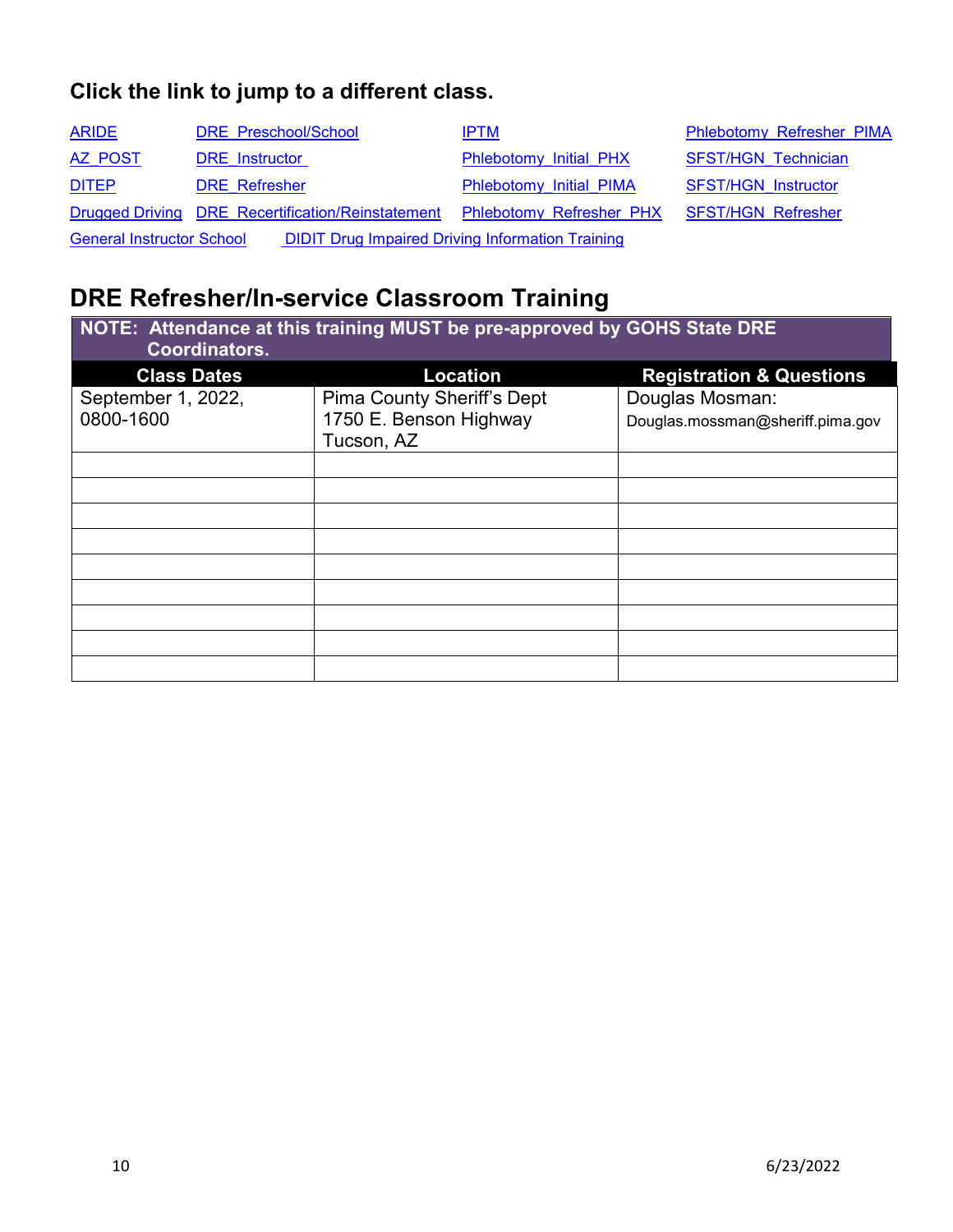<span id="page-10-1"></span>

| <b>ARIDE</b> | DRE Preschool/School                                                                                                                                                                                                               | <b>IPTM</b>              | <b>Phlebotomy Refresher PIMA</b> |
|--------------|------------------------------------------------------------------------------------------------------------------------------------------------------------------------------------------------------------------------------------|--------------------------|----------------------------------|
| AZ POST      | <b>DRE</b> Instructor                                                                                                                                                                                                              | Phlebotomy Initial PHX   | <b>SFST/HGN Technician</b>       |
| <b>DITEP</b> | <b>DRE</b> Refresher                                                                                                                                                                                                               | Phlebotomy Initial PIMA  | <b>SFST/HGN Instructor</b>       |
|              | Drugged Driving DRE Recertification/Reinstatement                                                                                                                                                                                  | Phlebotomy Refresher PHX | <b>SFST/HGN Refresher</b>        |
|              | $\bullet$ if a controlled the controlled the controlled to the controlled the controlled to the controlled to the controlled to the controlled to the controlled to the controlled to the control of the control of the controlled |                          |                                  |

General Instructor School DIDIT Drug Impaired Driving Information Training

## <span id="page-10-0"></span>**DRE Recertification/Reinstatement Training**

| NOTE: Attendance at this training MUST be pre-approved by GOHS State DRE<br><b>Coordinators.</b> |          |                                     |  |
|--------------------------------------------------------------------------------------------------|----------|-------------------------------------|--|
| <b>Class Dates</b>                                                                               | Location | <b>Registration &amp; Questions</b> |  |
|                                                                                                  |          |                                     |  |
|                                                                                                  |          |                                     |  |
|                                                                                                  |          |                                     |  |
|                                                                                                  |          |                                     |  |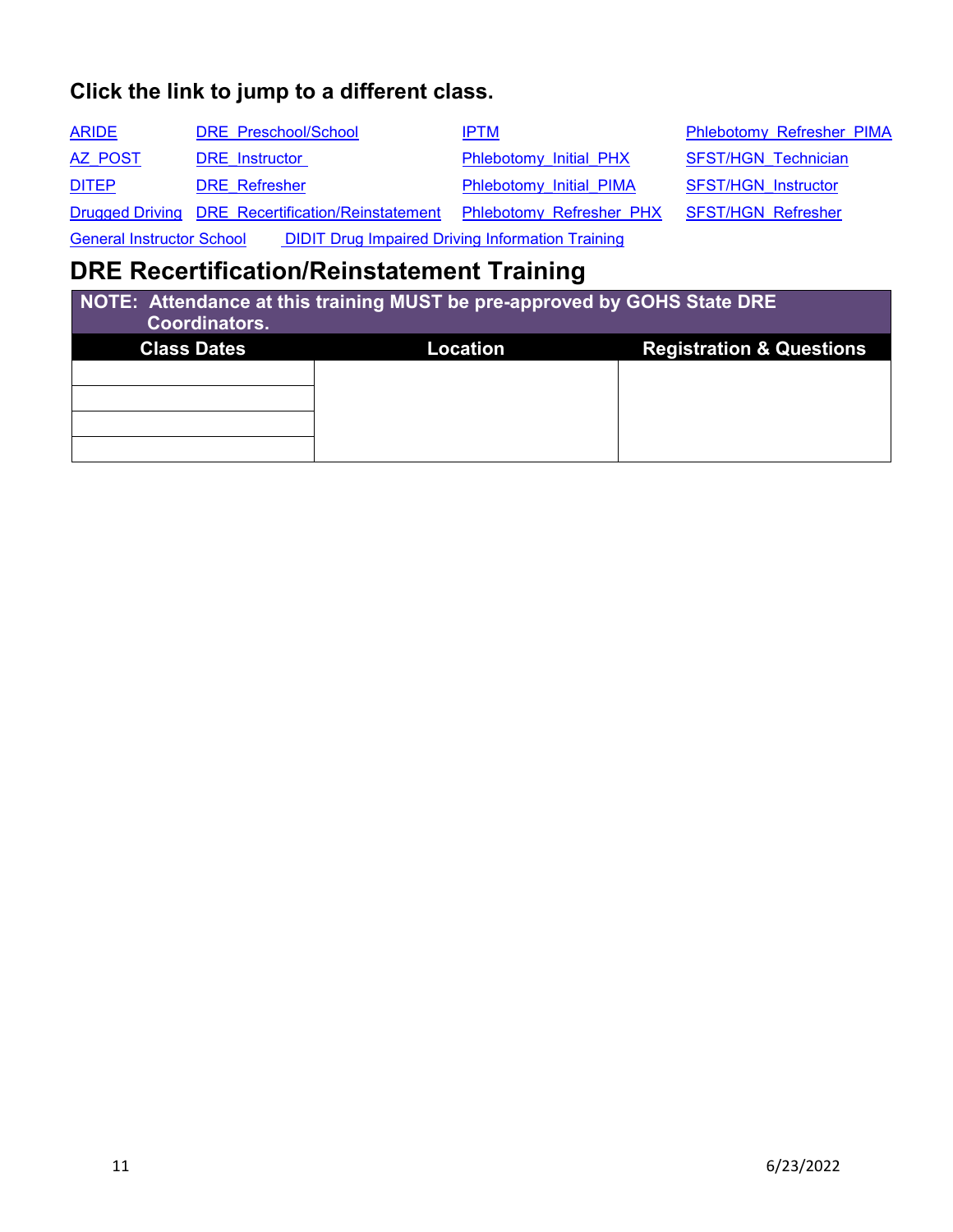| <b>ARIDE</b>                                                                                | DRE Preschool/School                              | <b>IPTM</b>                                 | Phlebotomy Refresher PIMA  |
|---------------------------------------------------------------------------------------------|---------------------------------------------------|---------------------------------------------|----------------------------|
| AZ POST                                                                                     | <b>DRE</b> Instructor                             | Phlebotomy Initial PHX                      | <b>SFST/HGN Technician</b> |
| <b>DITEP</b>                                                                                | <b>DRE</b> Refresher                              | Phlebotomy Initial PIMA                     | <b>SFST/HGN Instructor</b> |
|                                                                                             | Drugged Driving DRE Recertification/Reinstatement | Phlebotomy Refresher PHX SFST/HGN Refresher |                            |
| <b>DIDIT Drug Impaired Driving Information Training</b><br><b>General Instructor School</b> |                                                   |                                             |                            |

# <span id="page-11-0"></span>**Drugged Driving for Prosecutors**

| <b>Class Dates</b> | Location \ | <b>Registration &amp; Questions</b> |
|--------------------|------------|-------------------------------------|
|                    |            |                                     |
|                    |            |                                     |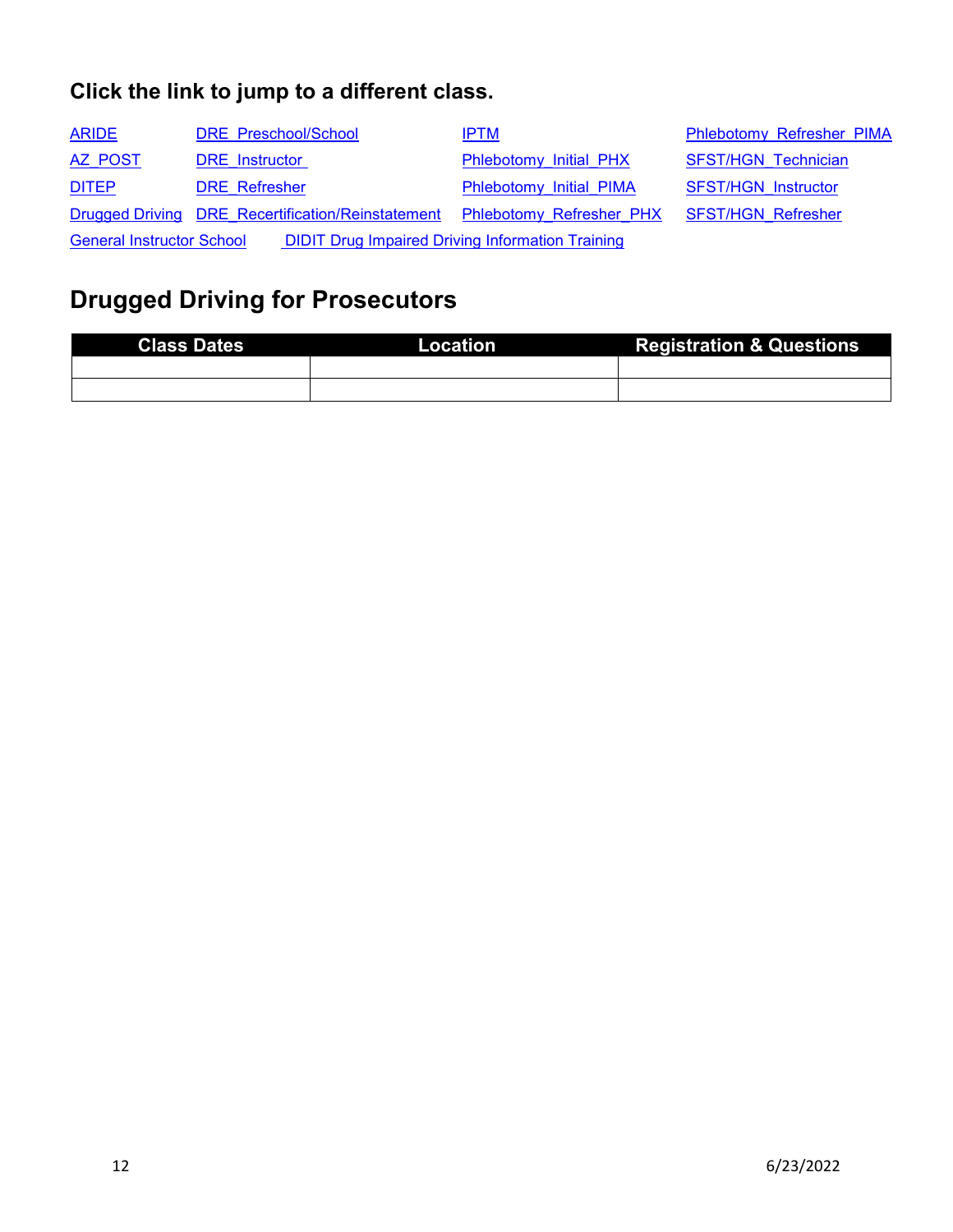| <b>ARIDE</b>                                                                                | DRE Preschool/School                              | <b>IPTM</b>                                 | Phlebotomy Refresher PIMA  |
|---------------------------------------------------------------------------------------------|---------------------------------------------------|---------------------------------------------|----------------------------|
| AZ POST                                                                                     | <b>DRE</b> Instructor                             | Phlebotomy Initial PHX                      | <b>SFST/HGN Technician</b> |
| <b>DITEP</b>                                                                                | <b>DRE</b> Refresher                              | Phlebotomy Initial PIMA                     | <b>SFST/HGN Instructor</b> |
|                                                                                             | Drugged Driving DRE Recertification/Reinstatement | Phlebotomy Refresher PHX SFST/HGN Refresher |                            |
| <b>DIDIT Drug Impaired Driving Information Training</b><br><b>General Instructor School</b> |                                                   |                                             |                            |

**SFST/HGN Training Courses** 

# **(Standard Field Sobriety Test / Horizontal Gaze Nystagmus) SFST/HGN Technician Courses**

<span id="page-12-0"></span>

| <b>NOTE:</b>                                                                          |                                         |                                     |  |
|---------------------------------------------------------------------------------------|-----------------------------------------|-------------------------------------|--|
| (1) If you only need to attend a Wet Workshop, contact the Class Coordinator for time |                                         |                                     |  |
| & location.<br><b>Class Dates</b>                                                     | <b>Location</b>                         | <b>Registration &amp; Questions</b> |  |
| January 26-28, 2022                                                                   | Casa Grande Police Department           | Calvina Singleton:                  |  |
|                                                                                       | 373 E. Val Vista-Drive                  | csingleton@eloyaz.gov               |  |
|                                                                                       | Casa Grande, AZ 85122                   |                                     |  |
| January 27-29, 2021                                                                   | <b>Surprise Police Department</b>       | <b>Gerald Graziosi:</b>             |  |
|                                                                                       | 14250 W. Statler Plaza                  | Gerald.graziosi@surpriseaz.gov      |  |
|                                                                                       | Surprise, AZ 85374                      |                                     |  |
| February 2-4, 2022                                                                    | Sierra Vista Police Department          | Paul Youman                         |  |
| 0800-1700                                                                             | 911 Coronado Drive                      | Paul.youman@sierravistaaz.gov       |  |
|                                                                                       | Sierra Vista, Arizona 85635             |                                     |  |
| February 2-4, 2022                                                                    | Northern Arizona University             | Joe Alvillar:                       |  |
|                                                                                       | Social and Behavioral Sciences West     | Joseph alvillar@nps.gov             |  |
|                                                                                       | 19 W. McConnell Drive                   | Tom Humphrey:                       |  |
|                                                                                       | Flagstaff, AZ 86001                     | thumphrey@azdps.gov                 |  |
| February 2-4, 2022                                                                    | <b>DPS Operational Training</b>         | <b>Justin Maunder:</b>              |  |
|                                                                                       | 2202 W. Encanto Blvd                    | imaunder@azdps.gov                  |  |
|                                                                                       | Phoenix, AZ                             |                                     |  |
| February 9-11, 2022                                                                   | <b>Glendale Police Department</b>       | Paul Campbell:                      |  |
| <b>CLASS IS FULL</b>                                                                  | 11550 W. Glendale Avenue                | pcampbell@azgohs.gov                |  |
|                                                                                       | Glendale, AZ 85308                      |                                     |  |
| February 10-12, 2022                                                                  | <b>Tucson Police Department</b>         | Jerry Knepper:                      |  |
| 08:00 to 17:00                                                                        | 1310 W. Miracle Mile                    | jknepper@azgohs.gov                 |  |
|                                                                                       | <b>Tucson AZ 85701</b>                  |                                     |  |
| February 16-18, 2022                                                                  | <b>Phoenix Police Department</b>        | Kemp Layden:                        |  |
|                                                                                       | 302. E. Union Hills Drive               | Kemp.layden@phoenix.gov             |  |
|                                                                                       | Phoenix, Arizona 85024                  |                                     |  |
| March 2-4, 2022                                                                       | <b>Gilbert Training Facility</b>        | <b>Andrew Templeton:</b>            |  |
|                                                                                       | 6860 S. Power Road<br>Gilbert, AZ 85297 | Andrew.templeton@gilbertaz.gov      |  |
|                                                                                       |                                         |                                     |  |
| March 14-16, 2022                                                                     | Navajo Police Academy                   | Tom Humphrey:                       |  |
| 0700-1700                                                                             | 5244 Academy Blvd.                      | thumphrey@azdps.gov                 |  |
|                                                                                       | Chinle, AZ 86503                        |                                     |  |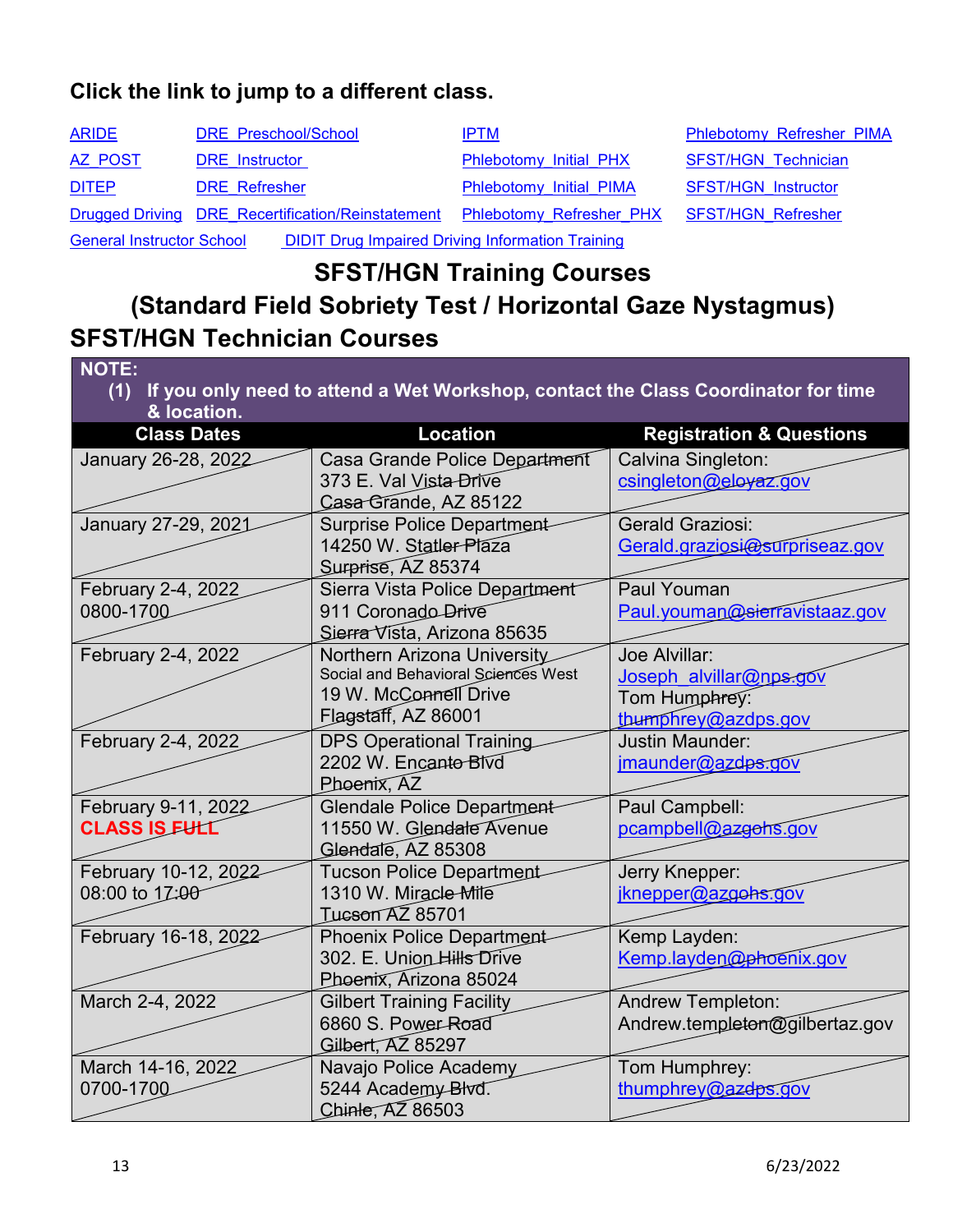## **(Standard Field Sobriety Test / Horizontal Gaze Nystagmus) SFST/HGN Technician Courses CONTINUED**

| <b>NOTE:</b>                                                                                         |                                                         |                                        |  |  |
|------------------------------------------------------------------------------------------------------|---------------------------------------------------------|----------------------------------------|--|--|
| (1) If you only need to attend a Wet Workshop, contact the Class Coordinator for time &<br>location. |                                                         |                                        |  |  |
| <b>Class Dates</b>                                                                                   | Location                                                | <b>Registration &amp; Questions</b>    |  |  |
| March 16-18, 2022                                                                                    | Glendale Police Department                              | Paul Campbell:                         |  |  |
| <b>CLASS IS FULL</b>                                                                                 | 11550 W. Glendale Avenue                                | pcampbell@azgohs.gov                   |  |  |
|                                                                                                      | Glendale, AZ 85308                                      |                                        |  |  |
| April 28-30, 2022                                                                                    | <b>Pima Regional Training Center</b>                    | <b>Clint Enderle:</b>                  |  |  |
| 08:00 to 17:00                                                                                       | 10001 S. Rita Road                                      | Clint.enderle@sheriff.pima.gov         |  |  |
|                                                                                                      | <b>Tucson, AZ 85747</b>                                 |                                        |  |  |
| May 4-6, 2022                                                                                        | <b>Glendale Training Center</b>                         | Paul Campbell:                         |  |  |
|                                                                                                      | 11550 West Glendale Avenue                              | pcampbell@azgohs.gov                   |  |  |
|                                                                                                      | Glendale, Arizona                                       |                                        |  |  |
| May 11-13, 2022                                                                                      | <b>Mesa Police Department</b>                           | George Chwe:                           |  |  |
| $0800 - 1700$                                                                                        | 3260 North 40th Street                                  | gchwe@azgohs.gov                       |  |  |
| <b>Seating limited to 30</b>                                                                         | Mesa, Arizona                                           |                                        |  |  |
| May 11-13, 2022                                                                                      | 5000 W Carefree Highway                                 | <b>Jason Dennerline:</b>               |  |  |
| Wet Lab on 13th                                                                                      | Phoenix, Arizona 85086                                  | idennerline@azgfd.gov                  |  |  |
| May 18-20, 2022                                                                                      | <b>WALETA Facility</b>                                  | Dan Spivey:                            |  |  |
|                                                                                                      | 1801 Highway 95                                         | dspivey@azdot.gov                      |  |  |
|                                                                                                      | Lake Havasu City, Arizona                               | Eddie Espinoza:                        |  |  |
|                                                                                                      |                                                         | eespinoza@bullheadcity.com             |  |  |
| May 25-27, 2022                                                                                      | <b>Phoenix Police Department</b>                        | Kemp Layden:                           |  |  |
|                                                                                                      | 302 E. Union Hills Drive                                | Kemp.layden@phoenix.gov                |  |  |
|                                                                                                      | Phoenix, AZ 85024                                       | <b>Brandon Clark:</b>                  |  |  |
| June 15-17, 2022                                                                                     | <b>NALETA</b>                                           |                                        |  |  |
| June 9-11, 2022                                                                                      | Taylor <del>, AZ</del>                                  | bclark@showlowaz.gov<br>Jerry Knepper: |  |  |
| 08:00 to 17:00                                                                                       | <b>Tucson Police Department</b><br>1310 W. Miracle Mile | jknepper@azgohs.gov                    |  |  |
|                                                                                                      | <b>Tucson AZ 85701</b>                                  |                                        |  |  |
| June 22-24, 2022                                                                                     | <b>Coconino County Sheriff's Office</b>                 | <b>Matthew Curtis:</b>                 |  |  |
|                                                                                                      | 911 E. Sawmill Road                                     | mccurtis@coconino.az.gov               |  |  |
|                                                                                                      | Flagstaff, AZ 86001                                     |                                        |  |  |
| July 19 - 20, 2022                                                                                   | <b>Yuma Training Center</b>                             | Dan Spivey:                            |  |  |
|                                                                                                      | 3575 South Avenue 4                                     | dspivey@azdot.gov                      |  |  |
|                                                                                                      | East Yuma, AZ                                           |                                        |  |  |
| July 20-22, 2022                                                                                     | <b>DPS</b>                                              | Christian Casillas:                    |  |  |
| <b>CLASS IS FULL</b>                                                                                 | 2010 W. Encanto Blvd.                                   | ccasillas@azdps.gov                    |  |  |
|                                                                                                      | Phoenix, AZ 85009                                       |                                        |  |  |
| June 22-24, 2022                                                                                     | <b>Flagstaff Police Department</b>                      | Jason Cota:                            |  |  |
| <b>CANCELLED</b>                                                                                     | 911 E. Sawmill Road                                     | jcota@flagstaffaz.gov                  |  |  |
|                                                                                                      | Flagstaff, AZ 86002                                     |                                        |  |  |
| August 10-12, 2022                                                                                   | <b>Gilbert Police Department</b>                        | <b>Andrew Templeton:</b>               |  |  |
| 1000-1900 hrs 10 <sup>th</sup> , 11th                                                                | 6860 S. Power Road                                      | Andrew.templeton@gilbertaz.gov         |  |  |
| 1400-2230 hrs 12th                                                                                   | Gilbert, AZ 85295                                       |                                        |  |  |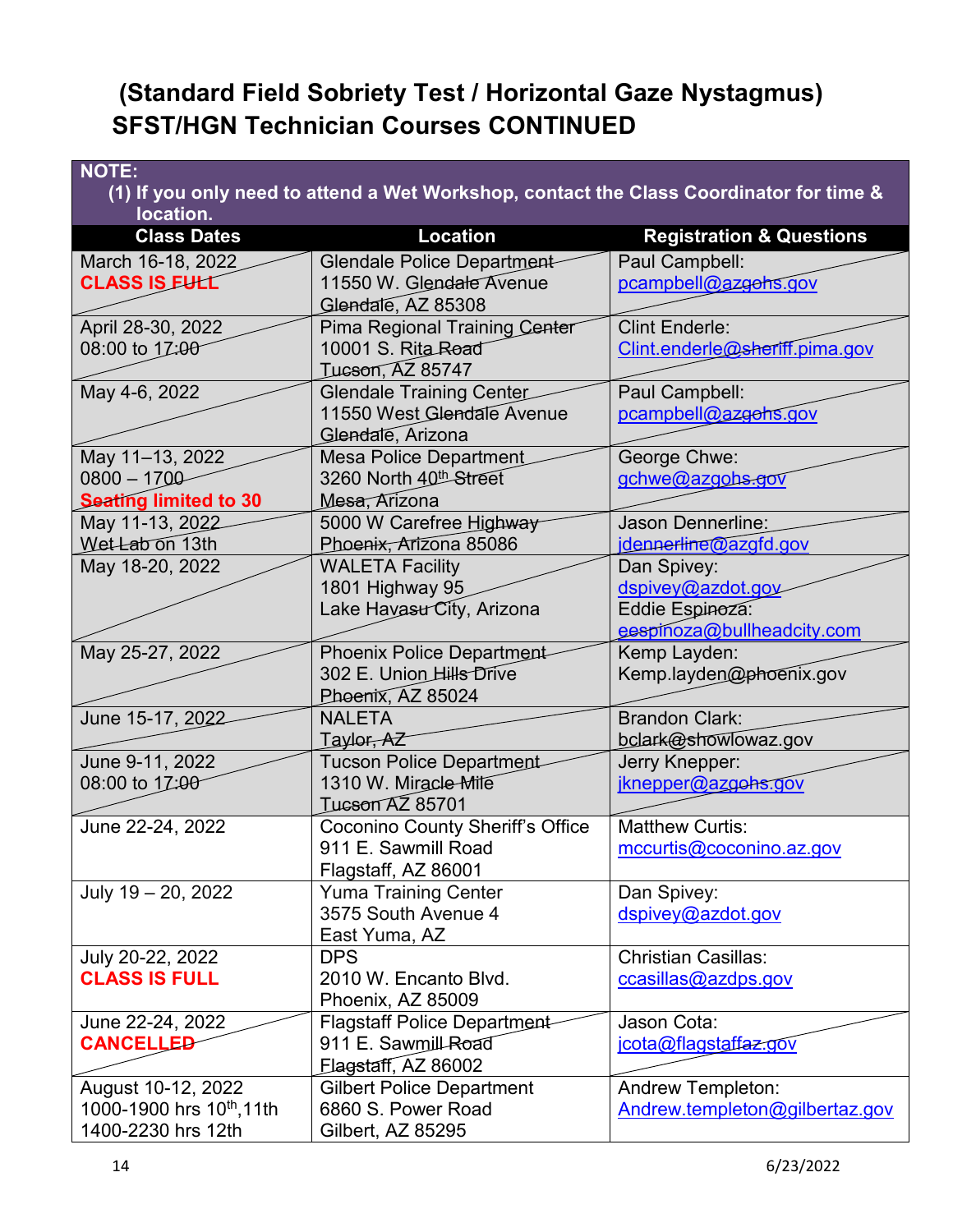## **(Standard Field Sobriety Test / Horizontal Gaze Nystagmus) SFST/HGN Technician Courses CONTINUED**

| NOTE:<br>(2) If you only need to attend a Wet Workshop, contact the Class Coordinator for time &<br>location. |                                      |                                     |  |
|---------------------------------------------------------------------------------------------------------------|--------------------------------------|-------------------------------------|--|
| <b>Class Dates</b>                                                                                            | Location                             | <b>Registration &amp; Questions</b> |  |
| Sept 8-10, 2022                                                                                               | <b>Pima Regional Training Center</b> | <b>Clint Enderle:</b>               |  |
| 08:00 to 17:00                                                                                                | 10001 S. Rita Road                   | Clint.enderle@sheriff.pima.gov      |  |
|                                                                                                               | <b>Tucson, AZ 85747</b>              |                                     |  |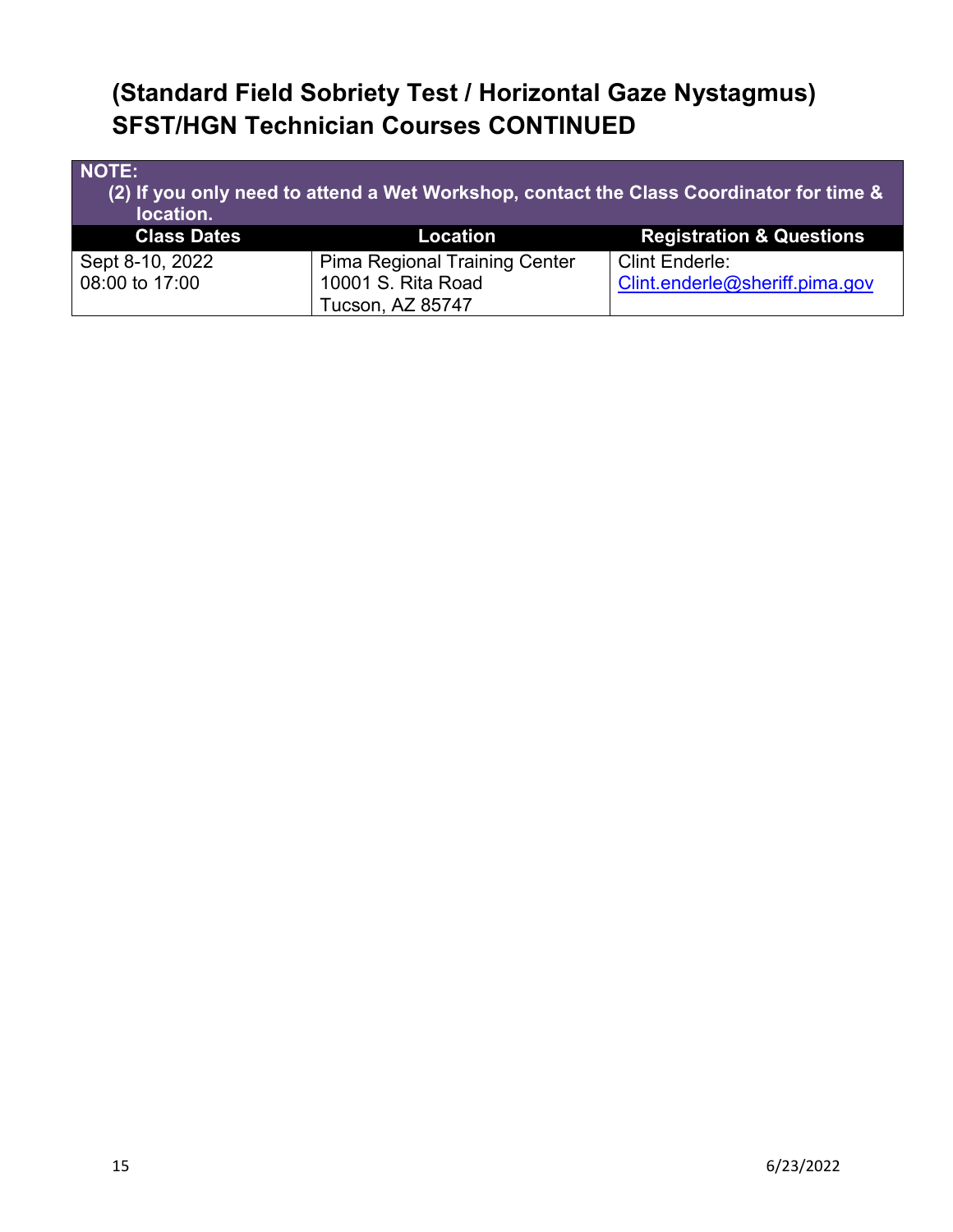<span id="page-15-1"></span>

| <b>ARIDE</b> | DRE Preschool/School                              | <b>IPTM</b>                                 | Phlebotomy Refresher PIMA  |
|--------------|---------------------------------------------------|---------------------------------------------|----------------------------|
| AZ POST      | <b>DRE</b> Instructor                             | Phlebotomy Initial PHX                      | <b>SFST/HGN Technician</b> |
| <b>DITEP</b> | <b>DRE</b> Refresher                              | Phlebotomy Initial PIMA                     | <b>SFST/HGN Instructor</b> |
|              | Drugged Driving DRE Recertification/Reinstatement | Phlebotomy Refresher PHX SFST/HGN Refresher |                            |
|              |                                                   |                                             |                            |

General Instructor School DIDIT Drug Impaired Driving Information Training

### <span id="page-15-0"></span>**SFST/HGN Instructor Courses**

**NOTE: Applicants must be General Instructor Certified and HGN Certified prior to attending the HGN Instructor Course.**

|                      | <b>Location</b>                            | <b>Registration &amp; Questions</b> |
|----------------------|--------------------------------------------|-------------------------------------|
| January 18-19, 2022  | <b>Eloy Police Department</b>              | Calvina Singleton:                  |
|                      | 630 N. Main Street                         | csingleton@eloyaz.gov               |
|                      | Eloy, Arizona 85131                        |                                     |
| January 31 - Feb 1,  | Northern Arizona University                | Tom Humphrey:                       |
| 2022                 | Social and Behavioral                      | thumphrey@azdps.goy                 |
|                      | Sciences West                              |                                     |
|                      | 19 W. McConnell Drive                      |                                     |
|                      | Elagstaff, AZ 86001                        |                                     |
| February 24-25, 2022 | <b>MCSO Training Center</b>                | <b>Dallas Cotts:</b>                |
|                      | 2627 S. 35th Avenue                        | D cotts@mcso.maricopa.gov           |
|                      | Phoenix, AZ 85009                          |                                     |
| April 18-19, 2022    | <b>DPS Public Service Center-</b>          | <b>Justin Maunder:</b>              |
| $5pm - 1am$          | 2222 W. Encanto Blvd.                      | jmaunder@azdps.gov                  |
|                      | Phoenix, AZ                                |                                     |
| May 12 -13, 2022     | <b>ADOT/ECD</b>                            | Dan Spivey:                         |
|                      | Port of Entry Enhrenberg                   | dspivey@azdot.gov                   |
|                      | Located I10 at MP 3.5                      | Eddie Espinoza:                     |
|                      |                                            | eespinoza@bullheadcityaz.gov        |
|                      |                                            |                                     |
| June 20-21, 2022     | <b>Flagstaff Police Department</b>         | Jason Cota:                         |
| <b>CANCELLED</b>     | 911 E. Sawmill-Road<br>Flagstaff, AZ 86001 | jcota@flagstaffaz.gov               |
| July 13-15, 2022     | Santa Cruz Cty. Sheriffs Office            | Ron Davis:                          |
|                      | 2170 North Congress Drive                  | rdavis@santacruzcountyaz.gov        |
|                      | Nogales, AZ                                |                                     |
| July 25-26, 2022     | <b>Gilbert Police Department</b>           | <b>Andrew Templeton:</b>            |
| 0900-1800 hrs        | 6860 S. Power Road                         | Andrew.templeton@gilbertaz.gov      |
|                      | Gilbert, AZ 85295                          |                                     |
| July 27-29, 2022     | Santa Cruz Cty Sheriffs Office             | Ron Davis:                          |
|                      | 2170 North Congress Drive                  | rdavis@santacruzcountyaz.gov        |
|                      | Nogales, AZ                                |                                     |
| August 29-30, 2022   | <b>Pima Regional Training Center</b>       | Clint Enderle:                      |
| 08:00 to 17:00       | 10001 S. Rita Road                         | Clint.enderle@sheriff.pima.gov      |
|                      | Tucson, AZ 85747                           |                                     |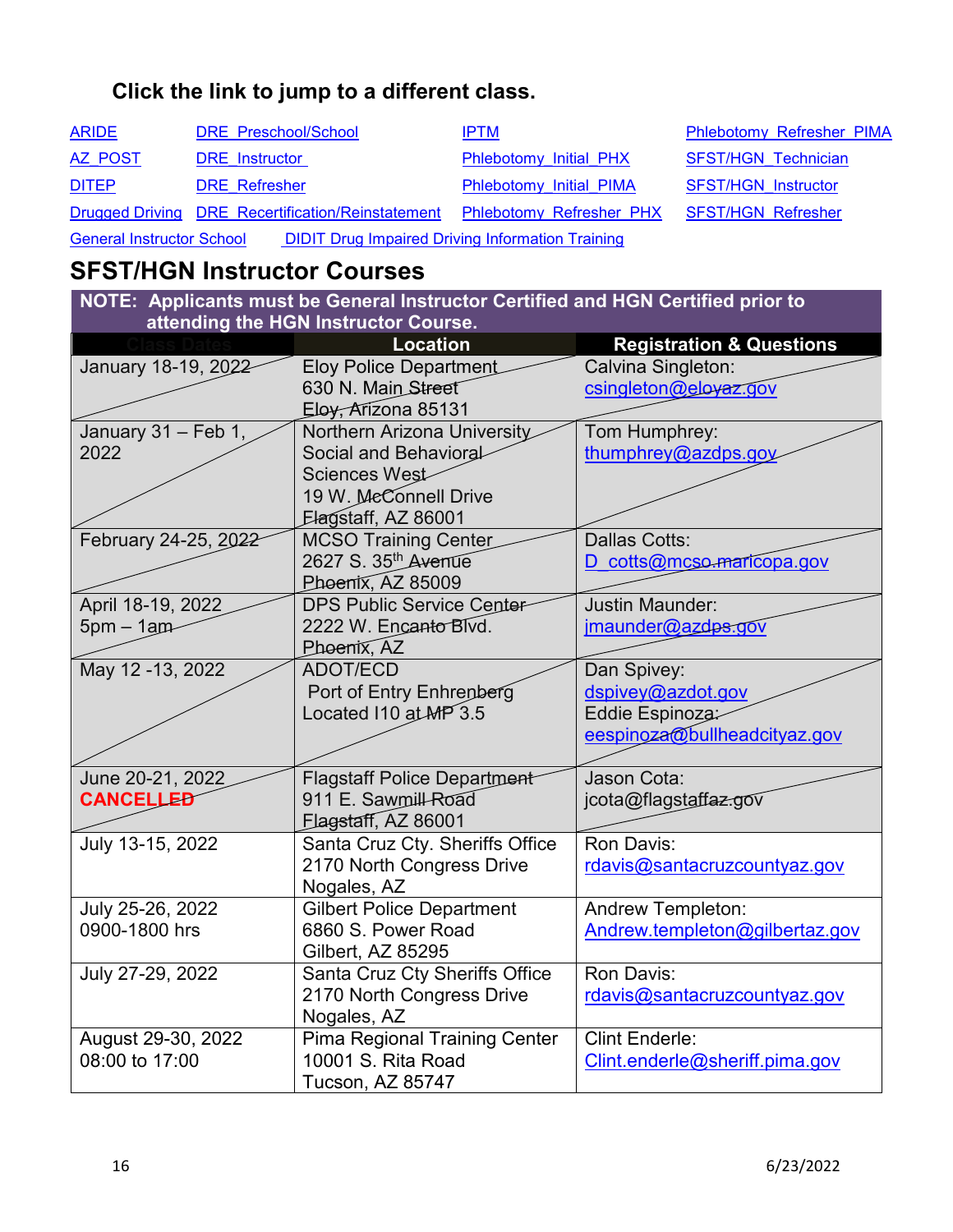| <b>ARIDE</b>                                                                                | DRE Preschool/School                              | <b>IPTM</b>                                 | Phlebotomy Refresher PIMA  |
|---------------------------------------------------------------------------------------------|---------------------------------------------------|---------------------------------------------|----------------------------|
| AZ POST                                                                                     | <b>DRE</b> Instructor                             | Phlebotomy Initial PHX                      | <b>SFST/HGN Technician</b> |
| <b>DITEP</b>                                                                                | <b>DRE</b> Refresher                              | Phlebotomy Initial PIMA                     | <b>SFST/HGN Instructor</b> |
|                                                                                             | Drugged Driving DRE Recertification/Reinstatement | Phlebotomy Refresher PHX SFST/HGN Refresher |                            |
| <b>DIDIT Drug Impaired Driving Information Training</b><br><b>General Instructor School</b> |                                                   |                                             |                            |

## <span id="page-16-0"></span>**SFST/HGN Refresher/Wet Workshop**

| NOTE: Applicants must have successfully completed the SFST/HGN Technician Course |                                  |                                     |  |
|----------------------------------------------------------------------------------|----------------------------------|-------------------------------------|--|
| <b>Class Dates</b>                                                               | <b>Location</b>                  | <b>Registration &amp; Questions</b> |  |
| January 28, 2022                                                                 | <b>Eloy Parks and Recreation</b> | Calvina Singleton:                  |  |
|                                                                                  | 100 E. 7 <sup>th</sup> Street    | csingleton@eloyaz.gov               |  |
|                                                                                  | Eloy, AZ 85131                   |                                     |  |
|                                                                                  |                                  |                                     |  |
| February 4, 2022                                                                 | 2400 W. Walgreens Blvd           | Tom Humphrey:                       |  |
|                                                                                  | Flagstaff, AZ 86004              | thumphrey@azdps.gov                 |  |
|                                                                                  |                                  |                                     |  |
| February 5, 2022                                                                 | <b>WALETA</b>                    | Eddie Espinoza:                     |  |
| WET WORKSHOP                                                                     | 1801 Highway 95                  | eespinoza@bullheadcityaz.gov        |  |
|                                                                                  | Lake Havasu City, AZ 86406       |                                     |  |
| February 19, 2022                                                                | <b>Chaparral Country Club</b>    | Eddie Espinoza:                     |  |
| <b>WET WORKSHOP</b>                                                              | 1260 Mohave Drive                | eespinoza@bullheadcityaz.gov        |  |
|                                                                                  | Bullhead City, Arizona 86442     |                                     |  |
| April 1, 2022                                                                    | <b>Mesa Police Department</b>    | George Chwe:                        |  |
| <b>CANCELLED</b>                                                                 | 3260 North 40th Street           | gchwe@azgobs.gov                    |  |
|                                                                                  | Mesa, Arizona                    |                                     |  |
| April 23, 2022                                                                   | Kingman Port of Entry            | Dan Spivey:                         |  |
|                                                                                  | Located at Hwys 93 & 68          | dspivey@azdot.gov                   |  |
| May 13, 2022                                                                     | <b>National Park Service</b>     | Tom Humphrey:                       |  |
|                                                                                  | Glen Canyon Recreation Area HQ   | thumphrey@azdps.gov                 |  |
|                                                                                  | 691 Scenic View Road Drive       |                                     |  |
|                                                                                  | Page, AZ 86040                   |                                     |  |
| May 13, 2022                                                                     | Page Police Department           | Tom Humphrey:                       |  |
| <b>WET WORKSHOP</b>                                                              | 808 Coppermine Road              | thumphrey@azdps.gov                 |  |
|                                                                                  | Page, AZ 86040                   |                                     |  |
| June 20, 2022                                                                    | <b>Tucson Police Department</b>  | Jerry Knepper:                      |  |
|                                                                                  | 1310 W. Miracle Mile             | jknepper@azgohs.gov                 |  |
|                                                                                  | <b>Tucson, AZ 85701</b>          |                                     |  |
| July 15, 2022                                                                    | 1260 W. Silverlake               | Alberto Espinoaz:                   |  |
|                                                                                  | Tucson, AZ 85713                 | Alberto.espinoza@sheriff.pima.gov   |  |
| July 16, 2022                                                                    | <b>GRPSTC</b>                    | Paul Campbell:                      |  |
| <b>WET WORKSHOP</b>                                                              | 11550 West Glendale Avenue       | pcampbell@azgohs.gov                |  |
|                                                                                  | Glendale, AZ                     |                                     |  |
| July 23, 2022                                                                    | <b>Tucson Police Department</b>  | Jerry Knepper:                      |  |
| <b>WET WORKSHOP</b>                                                              | 1310 W. Miracle Mile             | jknepper@azgohs.gov                 |  |
|                                                                                  | Tucson, AZ 85701                 |                                     |  |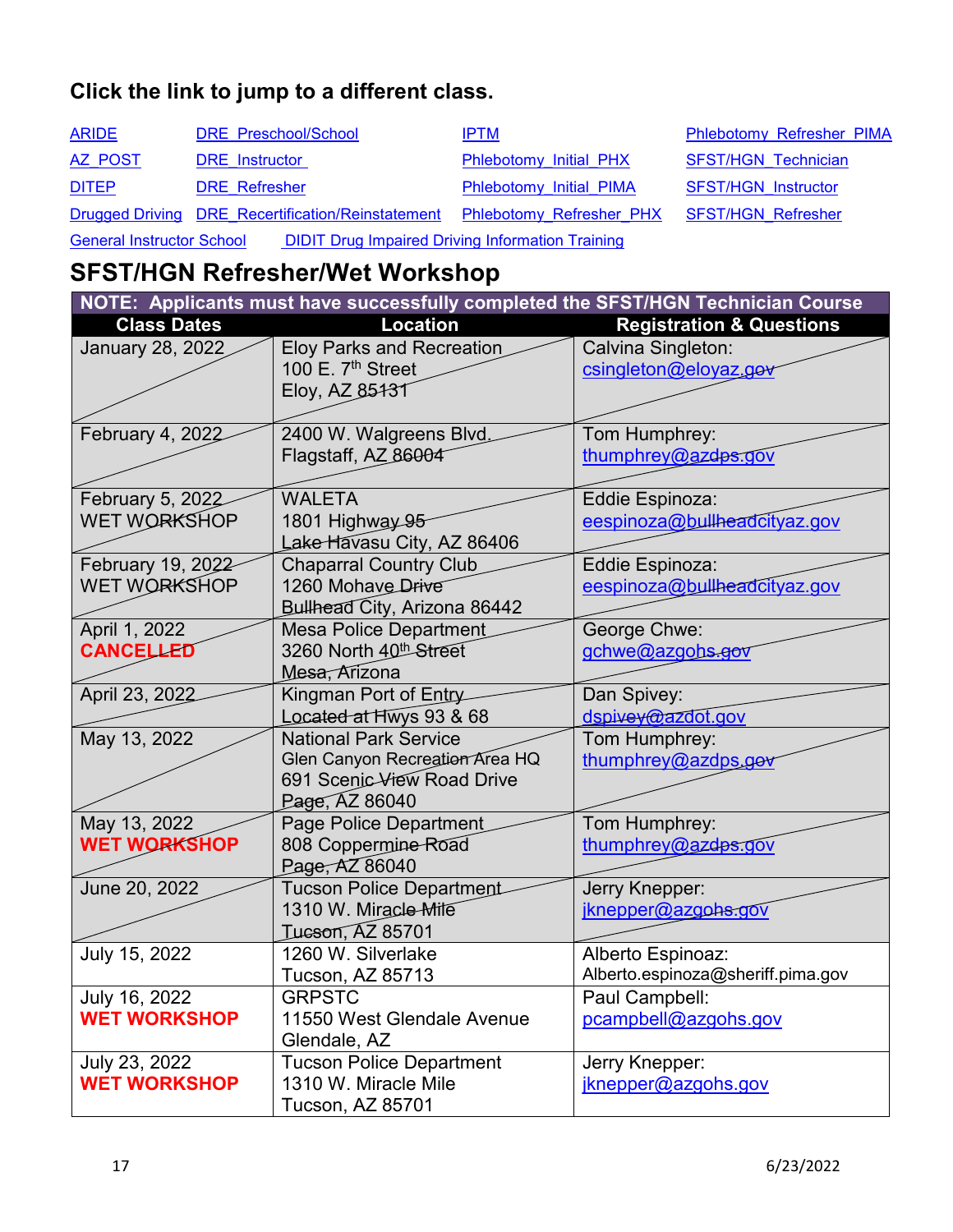| <b>ARIDE</b>                                                                                | DRE Preschool/School                              | <b>IPTM</b>                                        | Phlebotomy Refresher PIMA  |
|---------------------------------------------------------------------------------------------|---------------------------------------------------|----------------------------------------------------|----------------------------|
| AZ POST                                                                                     | <b>DRE</b> Instructor                             | Phlebotomy Initial PHX                             | <b>SFST/HGN Technician</b> |
| <b>DITEP</b>                                                                                | <b>DRE</b> Refresher                              | Phlebotomy Initial PIMA                            | <b>SFST/HGN Instructor</b> |
|                                                                                             | Drugged Driving DRE Recertification/Reinstatement | <b>Phlebotomy Refresher PHX SFST/HGN Refresher</b> |                            |
| <b>DIDIT Drug Impaired Driving Information Training</b><br><b>General Instructor School</b> |                                                   |                                                    |                            |

**Contact your Law Enforcement Agency Coordinator for additional information or attendance requests.**

## <span id="page-17-0"></span>**Phlebotomy Initial – Phoenix College**

| <b>Class Dates</b>              | <b>Location</b>        | <b>Registration &amp; Questions</b> |
|---------------------------------|------------------------|-------------------------------------|
| Online January 22, 2022         |                        |                                     |
| In-Person February 25-27        |                        |                                     |
| <b>Clinical Dates to Follow</b> |                        |                                     |
| Online February 19, 2022        |                        |                                     |
| In-Person Mareh 25-27           |                        |                                     |
| <b>Clinical Dates to Follow</b> |                        |                                     |
| <b>Online March 19, 2022</b>    |                        |                                     |
| In-Person April 22-24           |                        |                                     |
| <b>Clinical Dates to Follow</b> |                        |                                     |
| Online April 8, 2022            | <b>Phoenix College</b> | Candace Byrd:                       |
| In-Person May 13-15             | 1202 West Thomas Rd    | candace.byrd@phoenixcollege.edu     |
| <b>Clinical Dates to Follow</b> | Phoenix, AZ 85013      |                                     |
| <b>Online May 14, 2022</b>      |                        |                                     |
| In-Person June 17-19            |                        |                                     |
| <b>Clinical Dates to Follow</b> |                        |                                     |
| Online June 18, 2022            |                        |                                     |
| In Person July 15-17            |                        |                                     |
| Clinical dates to follow        |                        |                                     |
| Online July 23, 2022            |                        |                                     |
| In Person August 19-21          |                        |                                     |
| Clinical dates to follow        |                        |                                     |

## **Phlebotomy Initial – Pima Community College**

| <b>Class Dates</b> | Location | <b>Registration &amp; Questions</b> |
|--------------------|----------|-------------------------------------|
| -18                |          | 6/23/2022                           |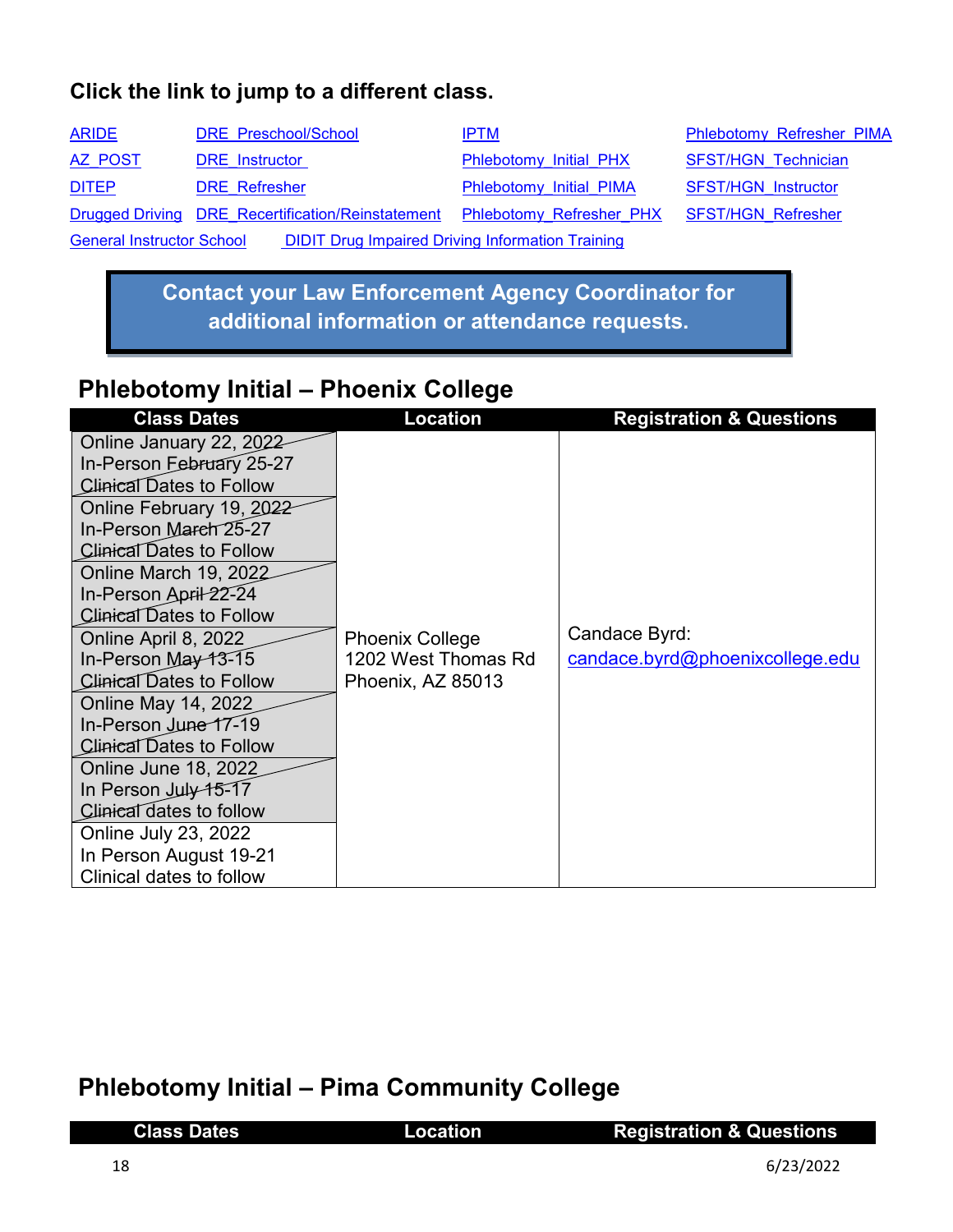| January 10-14, 2022<br>$8$ am $-5$ pm | Pima Community College<br>2202 W. Anklan Road<br>Tucson, AZ 85709<br>Building K Room 136 | Jerald Knepper:<br>Jerald.Knepper@tucsonaz.gov |
|---------------------------------------|------------------------------------------------------------------------------------------|------------------------------------------------|
| June 13-17, 2022<br>$8$ am $-5$ pm    | Pima Community College<br>2202 W. Anklan Road<br>Tucson, AZ 85709<br>Building K Room 136 | Jerald Knepper:<br>Jerald.Knepper@tucsonaz.gov |
| August 15-19, 2022                    | <b>Pima Community College</b><br>2022 W. Anklam Road<br>Tucson, AZ<br>ROOM K136          | Jerald Knepper:<br>Jerald.Knepper@tucsonaz.gov |

## **PHLEBOTOMY INITIAL - EASTERN ARIZONA COLLEGE**

| <b>Class Dates</b>                                                                                                                                                                                                                                                                                                                                                                                                                                                                 | <b>Location</b>                                              | <b>Registration &amp; Questions</b> |
|------------------------------------------------------------------------------------------------------------------------------------------------------------------------------------------------------------------------------------------------------------------------------------------------------------------------------------------------------------------------------------------------------------------------------------------------------------------------------------|--------------------------------------------------------------|-------------------------------------|
| January 16 - March 23, 2022<br>Labs March 10-12<br>Labs March 14-16<br>Labs March 17-19<br>March 13 – May 18, 2022<br>Labs May 5-7<br>Labs May $9 - 11$<br>Labs May $12-14$<br>May 31-August 3, 2022<br>Labs July 21-23<br>Labs July $25 - 27$<br>Labs July 38-30<br>July 5 - August 5, 2022<br>Labs July $21 - Nogales$<br>Labs July 28<br>September 19 - Oct 21, 2022<br>Labs October 13<br>Labs October 20<br>November 14 – Dec 16, 2022<br>Labs December 8<br>Labs December 15 | Eastern Arizona College<br><b>Online-Lab Location</b><br>TBD | Kemp Layden:<br>klayden@azgohs.gov  |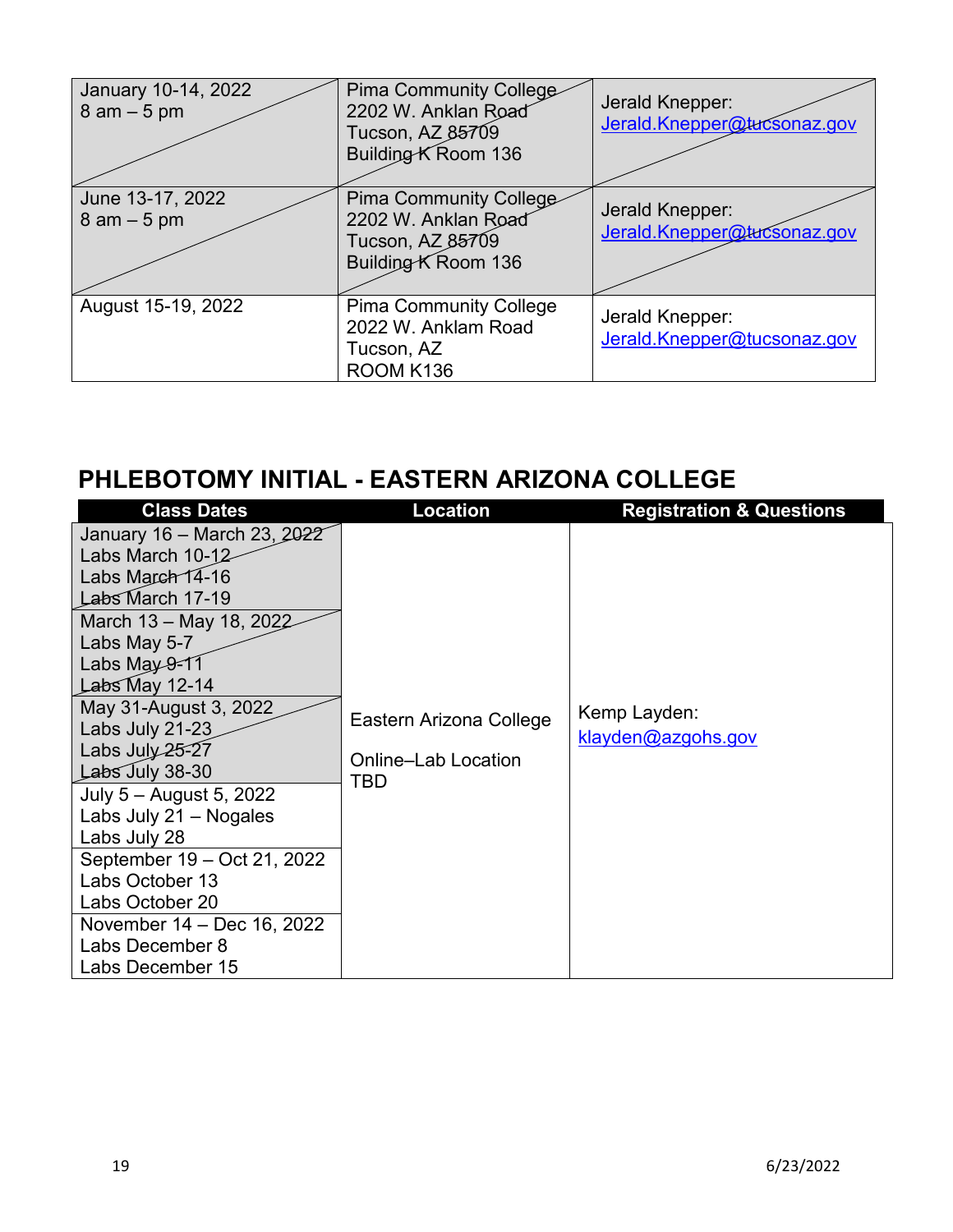| <b>ARIDE</b>                     | DRE Preschool/School                                    | <b>IPTM</b>                     | Phlebotomy Refresher PIMA  |
|----------------------------------|---------------------------------------------------------|---------------------------------|----------------------------|
| AZ POST                          | <b>DRE</b> Instructor                                   | Phlebotomy Initial PHX          | <b>SFST/HGN Technician</b> |
| <b>DITEP</b>                     | <b>DRE</b> Refresher                                    | Phlebotomy Initial PIMA         | <b>SFST/HGN Instructor</b> |
|                                  | Drugged Driving DRE Recertification/Reinstatement       | <b>Phlebotomy Refresher PHX</b> | <b>SFST/HGN Refresher</b>  |
| <b>General Instructor School</b> | <b>DIDIT Drug Impaired Driving Information Training</b> |                                 |                            |

**Contact your Law Enforcement Agency Coordinator for additional information or attendance requests.**

#### **PHLEBOTOMY REFRESHER CLASSES**

| <b>Class Dates</b> | Location                                                           | <b>Registration &amp; Questions</b>              |
|--------------------|--------------------------------------------------------------------|--------------------------------------------------|
| January 22, 2022   |                                                                    |                                                  |
| February 12, 2022  |                                                                    |                                                  |
| April 9, 2022      |                                                                    |                                                  |
| June 11, 2022      | <b>Phoenix College</b><br>1202 West Thomas Rd<br>Phoenix, AZ 85013 | Candace Byrd:<br>candace.byrd@phoenixcollege.edu |
| July 9, 2022       |                                                                    |                                                  |
| September 10, 2022 |                                                                    |                                                  |
| October 22, 2022   |                                                                    |                                                  |
| December 3, 2022   |                                                                    |                                                  |

## **Phlebotomy Refresher – Pima Community College**

| <b>Class Dates</b>        | <b>Location</b>                | <b>Registration &amp; Questions</b> |
|---------------------------|--------------------------------|-------------------------------------|
| January 7, 2022           | <b>Pima Community College</b>  |                                     |
| March 4, 2022             | 5901 S. Calle Santa Cruz       | Jerald Knepper:                     |
| May 6, 2022 Class is Full | Tucson, AZ 85709               | Jerald.Knepper@tucsonaz.gov         |
|                           | NE Pueblo Building C120        |                                     |
|                           | <b>Classes are 08:00-17:00</b> |                                     |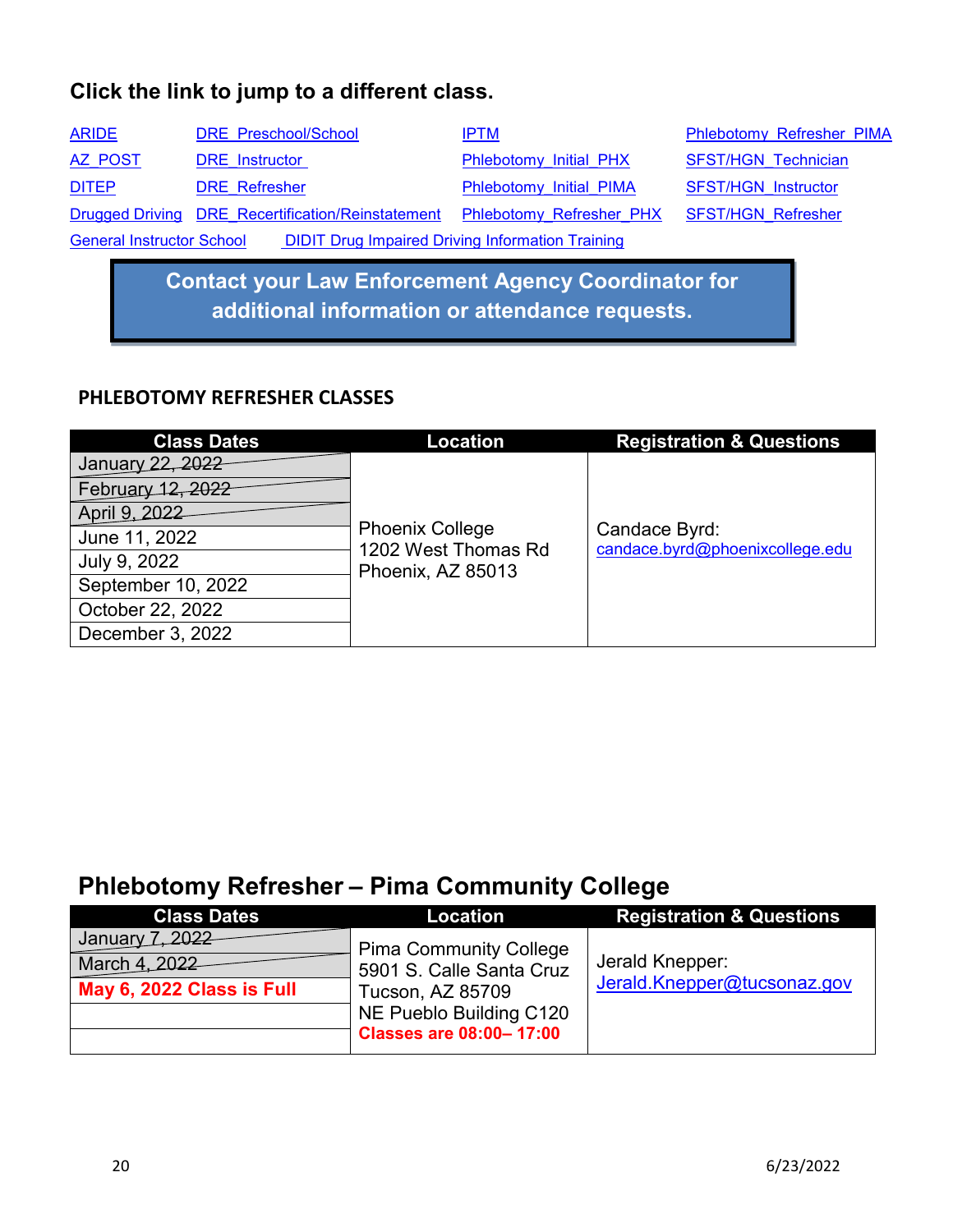# **Phlebotomy Refresher – Eastern Arizona College**

| <b>Class Dates</b>            | <b>Location</b>         | <b>Registration &amp; Questions</b> |
|-------------------------------|-------------------------|-------------------------------------|
| Within the class dates listed |                         |                                     |
| must complete 2 on-line       |                         |                                     |
| modules and attend one of     |                         |                                     |
| the scheduled lab dates       |                         |                                     |
| February 11 - March 23        |                         |                                     |
| Labs March 10                 |                         | Kemp Layden:                        |
| Labs March 14                 | Eastern Arizona College | klayden@azgohs.gov                  |
| Labs March 17                 | Online-Lab Location TBD |                                     |
| April 11 – May 13             |                         |                                     |
| Labs May 5                    |                         |                                     |
| Labs May 9                    |                         |                                     |
| Labs May 12                   |                         |                                     |
|                               |                         |                                     |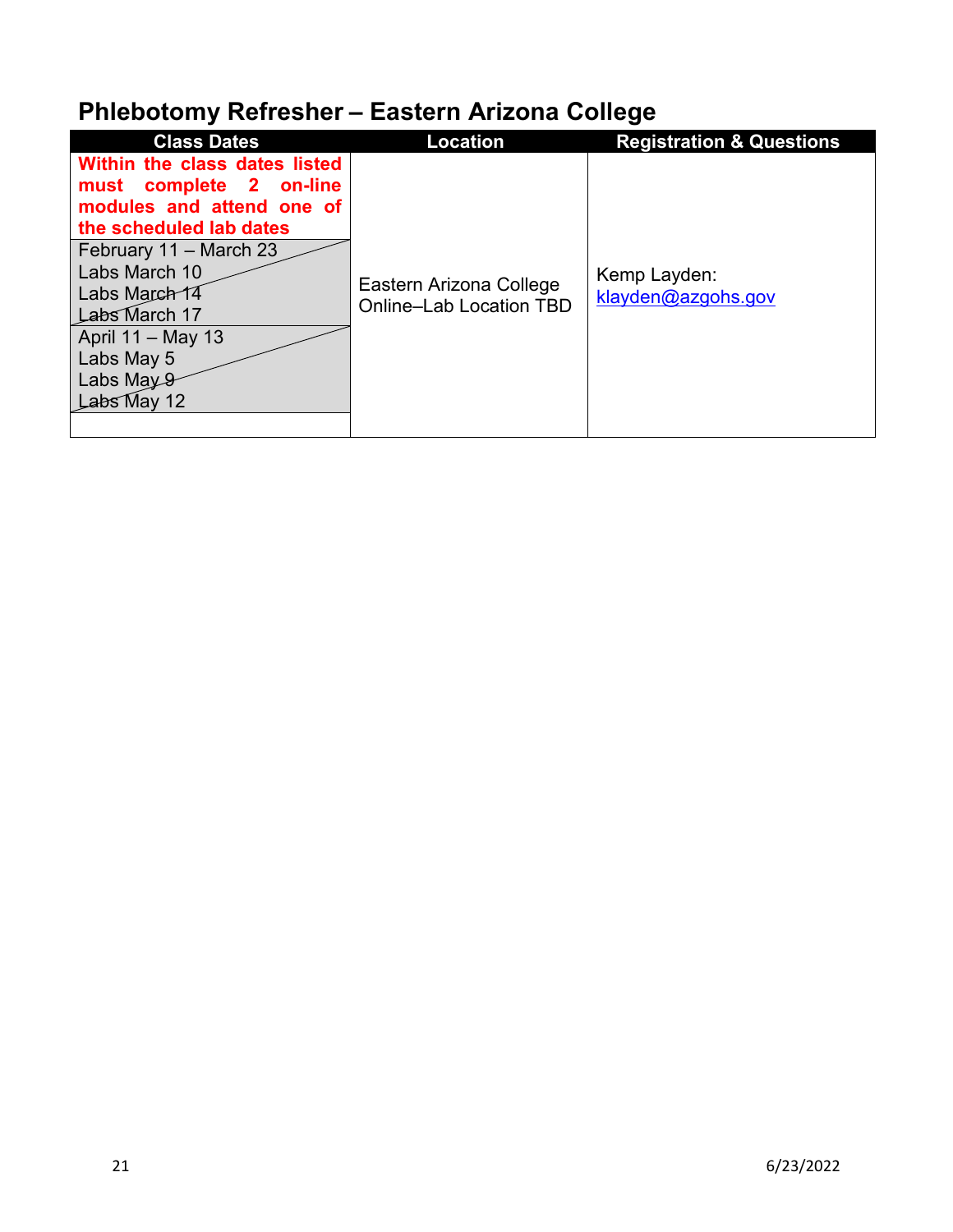| <b>ARIDE</b>                                                                                | DRE Preschool/School                              | <b>IPTM</b>                                 | <b>Phlebotomy Refresher PIMA</b> |  |
|---------------------------------------------------------------------------------------------|---------------------------------------------------|---------------------------------------------|----------------------------------|--|
| AZ POST                                                                                     | <b>DRE</b> Instructor                             | Phlebotomy Initial PHX                      | <b>SFST/HGN Technician</b>       |  |
| <b>DITEP</b>                                                                                | <b>DRE</b> Refresher                              | Phlebotomy Initial PIMA                     | <b>SFST/HGN Instructor</b>       |  |
|                                                                                             | Drugged Driving DRE Recertification/Reinstatement | Phlebotomy Refresher PHX SFST/HGN Refresher |                                  |  |
| <b>DIDIT Drug Impaired Driving Information Training</b><br><b>General Instructor School</b> |                                                   |                                             |                                  |  |

## <span id="page-21-0"></span>**General Instructor School Arizona POST - (Peace Officer Standards & Training)**

#### **NOTES:**

- **(1) Applicants must have a minimum of 2 years Arizona LE sworn experience prior to attending the course.**
- **(2) Applicants will receive final course approval from the Arizona POST SME Committee or designated facilitator.**

| <b>Class Dates</b>                    | Location                           | <b>Registration &amp; Questions</b> |
|---------------------------------------|------------------------------------|-------------------------------------|
| February 28 - March 4, 2022           | Mesa Police Department             | George Chwe:                        |
| $0800 - 1700$<br><b>CLASS IS FULL</b> | 3260 North 40 <sup>th</sup> Street | gchwe@azgohs.gov                    |
|                                       | Mesa, Arizona                      |                                     |
| <b>AZ Post General Instructor</b>     | <b>Mesa Police Department</b>      | George Chwe:                        |
| August 8-12, 2022                     | 3260 North 40th Street             | gchwe@azgohs.gov                    |
|                                       | Mesa, Arizona                      |                                     |